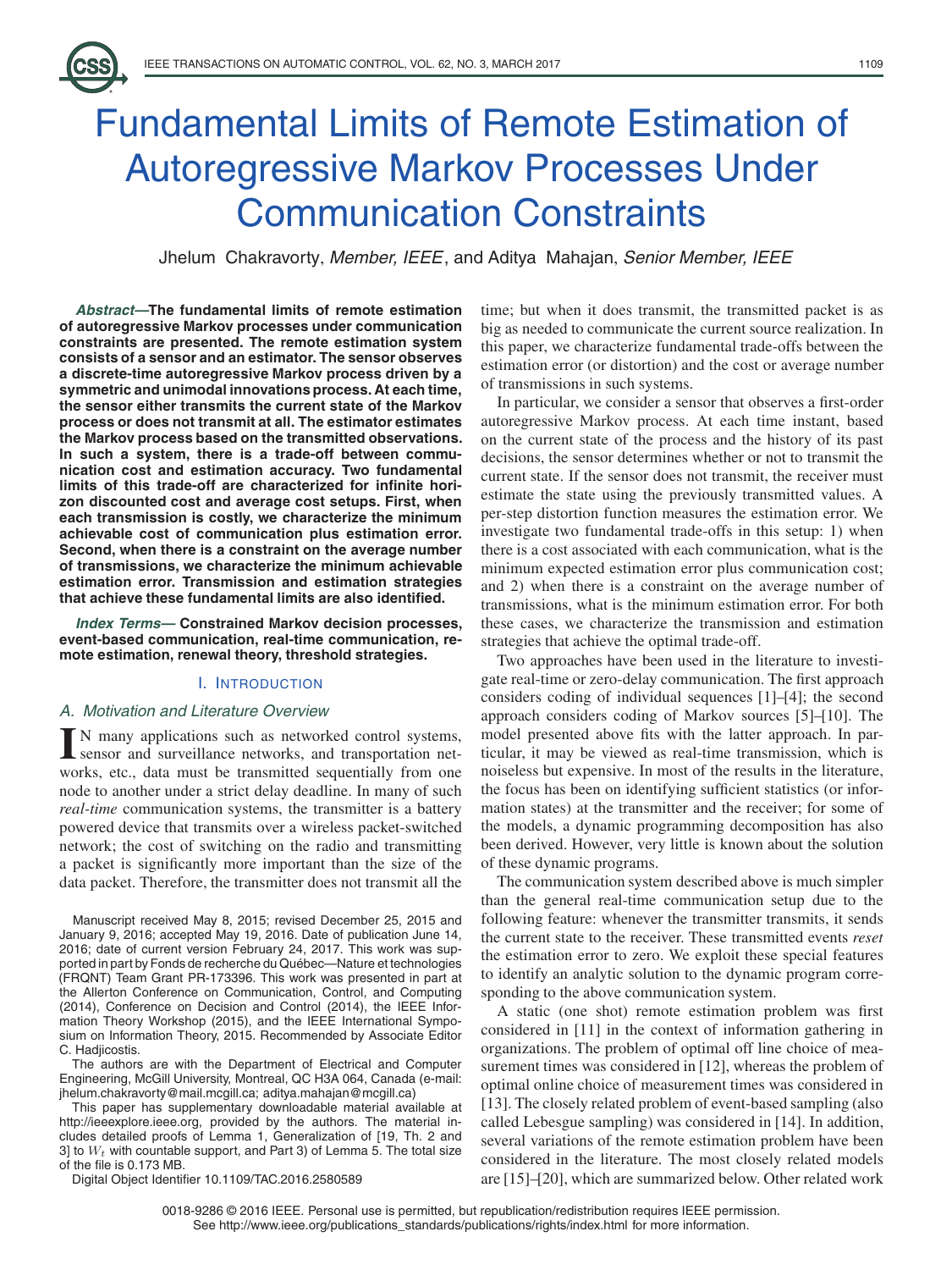includes censoring sensors [21], [22] (where a sensor takes a measurement and decides whether to transmit it or not; in the context of sequential hypothesis testing), estimation with measurement cost [23]–[25] (where the receiver decides when the sensor should transmit), sensor sleep scheduling [26]–[29] (where the sensor is allowed to sleep for a pre-specified amount of time); and event-based communication [30]–[32] (where the sensor transmits when a certain event takes place). We contrast our model with [18]–[20] below.

In [15], optimal remote estimation of i.i.d. Gaussian processes is investigated under a constraint on the total number of transmissions. The optimal estimation strategy is derived when the transmitter is restricted to be of threshold-type.

In [16], the optimal remote estimation of a continuous-time autoregressive Markov process driven by Brownian motion is considered under a constraint on the number of transmissions. The optimal transmission strategy is derived under an assumption on the structure of the optimal estimation strategy. It is shown that the optimal transmission strategy is of a thresholdtype, where the thresholds are determined by solving a sequence of nested optimal stopping problems.

In [17], optimal remote estimation of Gauss-Markov processes is investigated when there is a cost associated with each transmission. The optimal transmission strategy is derived when the estimation strategy is restricted to be Kalman-like.

In [18]–[20], optimal remote estimation of autoregressive Markov processes is investigated when there is a cost associated with each transmission. It is assumed that the autoregressive process is driven by a symmetric and unimodal noise process but no assumption is imposed on the structure of the transmitter or the receiver. Using different solution approaches ([18], [19] use majorization theory while [20] uses person-by-person optimality), it is shown that the optimal transmission strategy is threshold-based and the optimal estimation strategy is Kalmanlike (the precise form of these strategies is stated in Theorem 8). Thus, the optimal transmission and estimation strategies are easy to implement.

An immediate question is how to identify the optimal transmission and estimation strategies for a given communication cost. It is shown in [18]–[20] that the optimal estimation strategy does not depend on the communication cost while the optimal transmission strategy can be computed by solving an appropriate dynamic program. However, the dynamic programs presented in [18]–[20] do not exploit the threshold structure of the optimal strategy.

In this paper, we provide an alternative approach to identify the optimal transmission strategies. We consider infinite horizon remote estimation problem and show that there is no loss of optimality in restricting attention to transmission strategies that use a time homogeneous threshold. To determine the optimal threshold, we first provide computable expressions for the performance of a generic threshold-based transmission strategy and then use these expressions to identify the best threshold-based strategy. Thus, we show that the structure of optimal strategies derived in [18]–[20] is also useful to compute the optimal strategy.

#### B. Contributions

We investigate remote estimation for two models of Markov processes—discrete state autoregressive Markov processes (Model A) and continuous state autoregressive Markov processes (Model B); both driven by symmetric and unimodal innovations process—under two infinite horizon setups: the discounted setup with discount factor  $\beta \in (0, 1)$  and the long term average setup, which we denote by  $\beta = 1$  for uniformity of notation. For both models, we consider two fundamental trade-offs.

- 1) *Costly communication*: When each transmission costs λ units, what is the minimum achievable cost of communication plus estimation error, which we denote by  $C^*_{\beta}(\lambda)$ .
- 2) *Constrained communication*: When the average number of transmissions is constrained by  $\alpha \in (0,1)$ , what is the minimum achievable estimation error, which we denote by  $D^*_{\beta}(\alpha)$  and refer to as the *distortion-transmission* trade-off.

We completely characterize both trade-offs. In particular,

- In Model A,  $C^*_{\beta}(\lambda)$  is continuous, increasing, piecewiselinear, and concave in  $\lambda$  while  $D^*_{\beta}(\alpha)$  is continuous, decreasing, piecewise-linear, and convex in  $\alpha$ . We derive explicit expressions (in terms of simple matrix products) for the corner points of both these curves.
- In Model B,  $C^*_{\beta}(\lambda)$  is continuous, increasing, and concave in  $\lambda$  while  $D^*_{\beta}(\alpha)$  is continuous, decreasing, and convex in  $\alpha$ . We derive an algorithmic procedure to compute these curves by using solutions of Fredholm integral equations of the second kind. When the innovations process is Gaussian, we characterize how these curves scale as a function of the variance  $\sigma^2$ .

We also explicitly identify transmission and estimation strategies that achieve any point on these trade-off curves. For all cases, we show that: 1) there is no loss of optimality in restricting attention to time-homogeneous strategies; 2) the optimal estimation strategy is Kalman-like; 3) the optimal transmission strategy is a randomized threshold-based strategy for Model A and is a deterministic threshold-based strategy for Model B.

In addition,

- In Model A, the optimal threshold as a function of  $\lambda$  or  $\alpha$ can be computed using a look-up table.
- In Model B, the optimal threshold as function of  $\lambda$  or  $\alpha$ can be computed using the solutions of Fredholm integral equations of the second kind.

## C. Notation

We use the following notation.  $\mathbb{Z}, \mathbb{Z}_{\geq 0}$  and  $\mathbb{Z}_{>0}$  denote the set of integers, the set of nonnegative integers and the set of strictly positive integers, respectively. Similarly,  $\mathbb{R}$ ,  $\mathbb{R}_{\geq 0}$  and  $\mathbb{R}_{>0}$  denote the set of reals, the set of non-negative reals and the set of strictly positive reals, respectively. Upper-case letters  $(e.g., X, Y)$  denote random variables; corresponding lowercase letters (e.g., x, y) denote their realizations.  $X_{1:t}$  is a short hand notation for the vector  $(X_1, \ldots, X_t)$ . Given a matrix A,  $A_{ij}$  denotes its  $(i, j)$ th element,  $A_i$  denotes its *i*th row,  $A^{\dagger}$ denotes its transpose. We index the matrices by sets of the form  $\{-k,\ldots,k\}$ ; so the indices take both positive and negative values. For  $k \in \mathbb{Z}_{>0}$ ,  $I_k$  denotes the identity matrix of dimension  $k \times k$ , and  $\mathbf{1}_k$  denotes  $k \times 1$  vector of ones.

 $\mathbb{P}(\cdot)$  denotes the probability of an event,  $\mathbb{E}[\cdot]$  denotes the expectation of a random variable, and 1 denotes the indicator function of a statement. We follow the convention of calling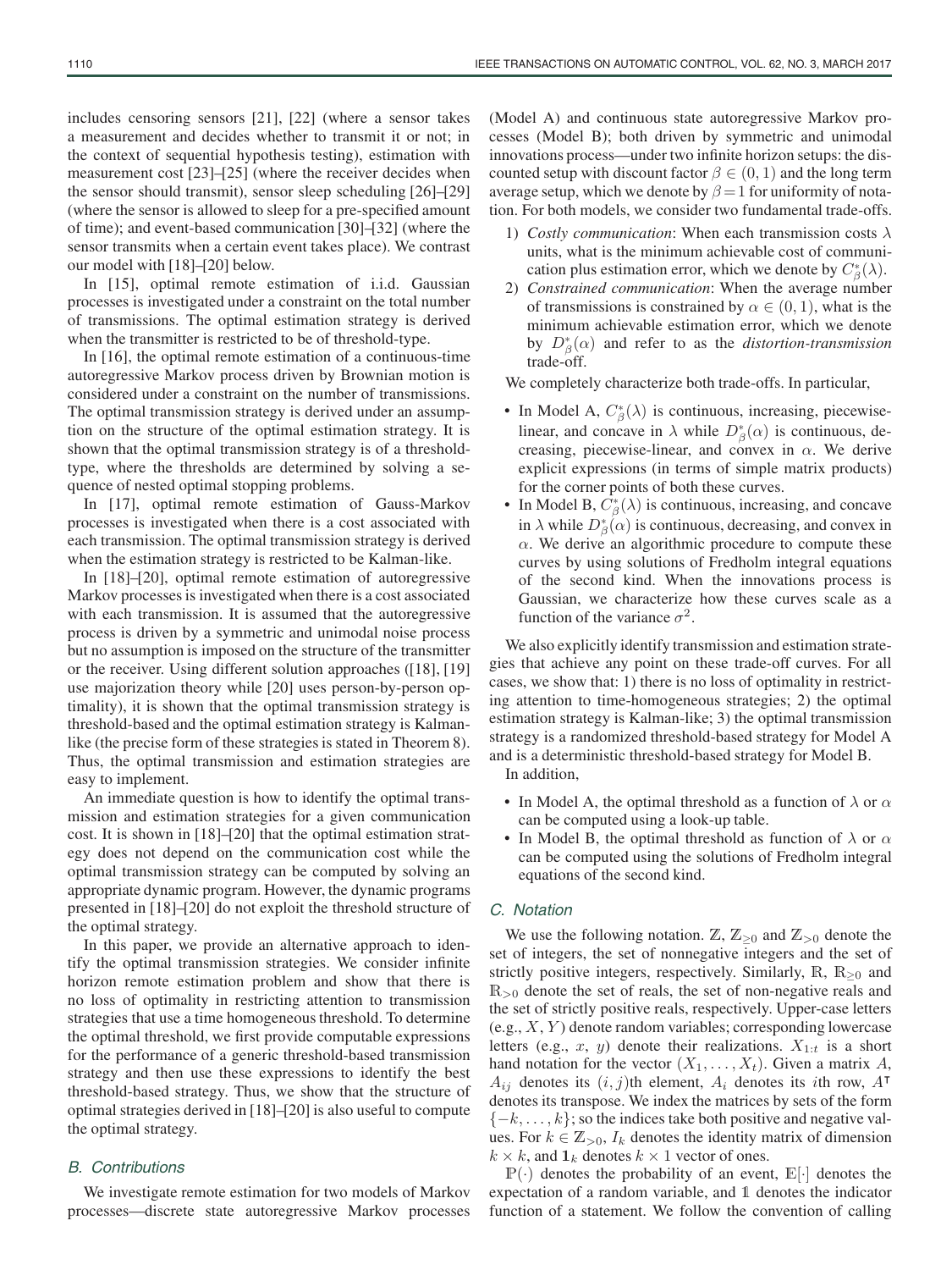

Fig. 1. Block diagram of a remote estimation system.

a sequence  ${a_k}_{k=0}^{\infty}$  increasing when  $a_1 \le a_2 \le \cdots$ . If all the inequalities are strict, then we call the sequence strictly increasing.

## II. MODEL AND PROBLEM FORMULATION

## A. Model

Consider the following two models of a discrete-time Markov process  $\{X_t\}_{t=0}^{\infty}$  with the initial state  $X_0 = 0$  and for  $t \ge 0$ 

$$
X_{t+1} = aX_t + W_t \tag{1}
$$

where  ${W_t}_{t=0}^{\infty}$  is an i.i.d. innovations process. We consider two specific models:

- **Model A**:  $a, X_t, W_t \in \mathbb{Z}$  and  $W_t$  is distributed according to a unimodal and symmetric pmf (probability mass function) p, i.e., for all  $e \in \mathbb{Z}_{\geq 0}$ ,  $p_e = p_{-e}$  and  $p_e \geq p_{e+1}$ . To avoid trivial cases, we assume  $p_0$  is strictly less than 1.
- **Model B**:  $a, X_t, W_t \in \mathbb{R}$  and  $W_t$  is distributed according to a unimodal, differentiable and symmetric pdf (probability density function)  $\phi$ , i.e., for all  $e \in \mathbb{R}_{\geq 0}$ ,  $\phi(e) = \phi(-e)$ and for any  $\delta \in \mathbb{R}_{>0}$ ,  $\phi(e) \geq \phi(e+\delta)$ .

For uniformity of notation, define  $X$  to be equal to  $Z$  for Model A and equal to R for Model B.  $\mathbb{X}_{\geq 0}$  and  $\mathbb{X}_{>0}$  are defined similarly.

A sensor sequentially observes the process and at each time, chooses whether or not to transmit the current state. This decision is denoted by  $U_t \in \{0, 1\}$ , where  $U_t = 0$  denotes no transmission and  $U_1 = 1$  denotes transmission. The decision to transmit is made using a *transmission strategy*  $f = \{f_t\}_{t=0}^{\infty}$ , where

$$
U_t = f_t(X_{0:t}, U_{0:t-1}).
$$
\n(2)

We use the short-hand notation  $X_{0:t}$  to denote the sequence  $(X_0, \ldots, X_t)$ . Similar interpretations hold for  $U_{0:t-1}$ .

The transmitted symbol, which is denoted by  $Y_t$ , is given by

$$
Y_t = \begin{cases} X_t, & \text{if } U_t = 1\\ \mathfrak{E}, & \text{if } U_t = 0 \end{cases}
$$

where  $Y_t = \mathfrak{E}$  denotes no transmission.

The receiver sequentially observes  ${Y_t}_{t=0}^{\infty}$  and generates an estimate  $\{\hat{X}_t\}_{t=0}^{\infty}$ ,  $\hat{X} \in \mathbb{X}$ , using an *estimation strategy*  $g = \{g_t\}_{t=0}^{\infty}$ , i.e.,

$$
\hat{X}_t = g_t(Y_{0:t}).\tag{3}
$$

The fidelity of the estimation is measured by a per-step distortion  $d(X_t - \hat{X}_t)$ . A block diagram of the above system is shown in Fig. 1.

For both models, we assume the following:

- $d(0) = 0$  and for  $e \neq 0$ ,  $d(e) > 0$ ;
- $d(\cdot)$  is even, i.e., for all  $e, d(e) = d(-e)$ ;
- $d(\cdot)$  is increasing, i.e., for  $e_1 > e_2 > 0$ ,  $d(e_1) \geq d(e_2)$ ;
- For Model B, we assume that  $d(\cdot)$  is differentiable.

We also characterize our results for the following special case of Model B:

• **Gauss-Markov model**: the density  $\phi$  is zero-mean Gaussian with variance  $\sigma^2$  and the distortion is quadratic, i.e.,

$$
\phi(e) = \frac{1}{\sqrt{2\pi}\sigma} \exp\left(-e^2/(2\sigma^2)\right) \quad \text{and} \quad d(e) = e^2.
$$

## B. Performance Measures

Given a transmission and estimation strategy  $(f, g)$  and a discount factor  $\beta \in (0, 1]$ , we define the expected distortion and the expected number of transmissions as follows. For  $\beta \in$ (0, 1), the expected *discounted* distortion is given by

$$
D_{\beta}(f,g) := (1-\beta)\mathbb{E}^{(f,g)}\left[\sum_{t=0}^{\infty} \beta^t d(X_t - \hat{X}_t) \Big| X_0 = 0\right]
$$
 (4)

and for  $\beta = 1$ , the expected *long-term average* distortion is given by

$$
D_1(f,g) := \limsup_{T \to \infty} \frac{1}{T} \mathbb{E}^{(f,g)} \left[ \sum_{t=0}^{T-1} d(X_t - \hat{X}_t) \, \middle| \, X_0 = 0 \right]. \tag{5}
$$

Similarly, for  $\beta \in (0, 1)$ , the expected *discounted* number of transmissions is given by

$$
N_{\beta}(f,g) := (1 - \beta) \mathbb{E}^{(f,g)} \left[ \sum_{t=0}^{\infty} \beta^t U_t \middle| X_0 = 0 \right] \tag{6}
$$

and for  $\beta = 1$ , the expected *long-term average* number of transmissions is given by

$$
N_1(f,g) := \limsup_{T \to \infty} \frac{1}{T} \mathbb{E}^{(f,g)} \left[ \sum_{t=0}^{T-1} U_t \middle| X_0 = 0 \right]. \tag{7}
$$

**Remark 1**: We use a normalizing factor of  $(1 - \beta)$  to have a unified scaling for both discounted and long-term average setups. In particular, we will show that for any strategy  $(f,g)$ 

$$
C_1(f, g; \lambda) = \lim_{\beta \uparrow 1} C_\beta(f, g; \lambda), \text{ and } D_1(f, g) = \lim_{\beta \uparrow 1} D_\beta(f, g).
$$

Similar notation is used in [33].

#### C. Problem Formulations

We are interested in the following two optimization problems. **Problem 1 (Costly Communication)**: In the model of Section II-A, given a discount factor  $\beta \in (0, 1]$  and a communication cost  $\lambda \in \mathbb{R}_{>0}$ , find a transmission and estimation strategy  $(f^*, g^*)$  such that

$$
C_{\beta}^*(\lambda) := C_{\beta}(f^*, g^*; \lambda) = \inf_{(f,g)} C_{\beta}(f, g; \lambda)
$$
 (8)

where

$$
C_{\beta}(f,g;\lambda) := D_{\beta}(f,g) + \lambda N_{\beta}(f,g)
$$

is the total communication cost and the infimum in (8) is taken over all history-dependent strategies.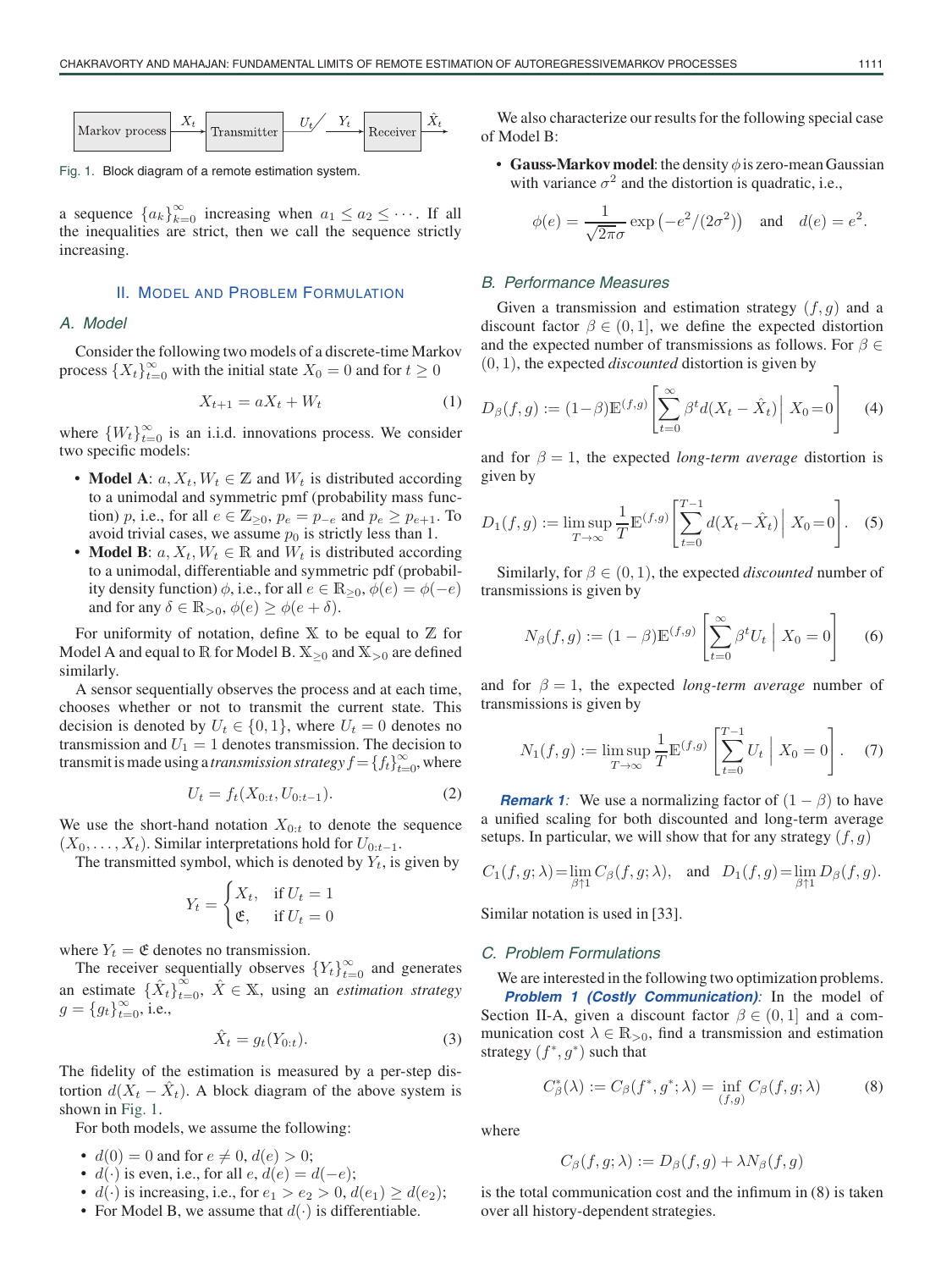**Problem 2 (Constrained Communication)**: In the model of Section II-A, given a discount factor  $\beta \in (0, 1]$  and a constraint  $\alpha \in (0, 1)$ , find a transmission and estimation strategy  $(f^*, g^*)$ such that

$$
D_{\beta}^{*}(\alpha) := D_{\beta}(f^{*}, g^{*}) = \inf_{(f,g): N_{\beta}(f,g) \le \alpha} D_{\beta}(f,g)
$$
(9)

where the infimum is taken over all history-dependentstrategies.

**Remark 2:** It can be shown for  $|a| \ge 1$  that  $\lim_{\alpha \to 0} D_1^*(\alpha) =$  $\infty$ <sup>1</sup> and  $\lim_{\alpha \to 1} D^*_{\beta}(\alpha) = 0$ .

The function  $D^*_{\beta}(\alpha)$ ,  $\beta \in (0,1]$ , represents the minimum expected distortion that can be achieved when the expected number of transmissions are less than or equal to  $\alpha$ . It is analogous to the distortion-rate function in Information Theory; for that reason, we call it the *distortion-transmission function*.

## III. THE MAIN RESULTS

#### A. Structure of Optimal Strategies

To completely characterize the functions  $C^*_{\beta}(\lambda)$  and  $D^*_{\beta}(\alpha)$ , we first establish the structure of optimal transmitter and receiver.

**Theorem 1 (Structural Results)**: Consider Problem 1 for  $\beta \in (0, 1]$ . Then, for both Models A and B, we have the following.

1) *Structure of optimal estimation strategy*: The optimal estimation strategy  $\hat{X}_0 = 0$  and for  $t > 0$  is as follows:

$$
\hat{X}_t = \begin{cases} Y_t, & \text{if } Y_t \neq \mathfrak{E} \\ a\hat{X}_{t-1}, & \text{if } Y_t = \mathfrak{E} \end{cases}
$$

or equivalently

$$
\hat{X}_t = \begin{cases} X_t, & \text{if } U_t = 1\\ a\hat{X}_{t-1}, & \text{if } U_t \neq 1. \end{cases}
$$

We denote this strategy by  $g^*$ .

2) *Structure of optimal transmission strategy:* Define  $E_t$  :=  $X_t - a\hat{X}_{t-1}$ , which we call the *error process*. Then there exists a time-invariant threshold  $k$  such that the transmission strategy

$$
U_t = f^{(k)}(E_t) := \begin{cases} 1, & \text{if } |E_t| \ge k \\ 0, & \text{if } |E_t| < k \end{cases}
$$
 (10)

is optimal.

The proof of the theorem is given in Section V.

Similar structural results were established for the finite horizon setup in [18]–[20], which we use to establish Theorem 1. See Section V for details. The transmission strategy of the form (10) are also called *event-driven transmission* or *delta sampling*.

**Remark 3**: Each transmission *resets* the state of the error process to  $w \in X$  with probability  $p_w$  in Model A and with probability density  $\phi(w)$  in Model B. In between the transmission, the error process evolves in a Markovian manner. Thus  ${E_t}_{t=0}^{\infty}$  is a regenerative process.

## B. Performance of Generic Threshold-Based Strategies

Let  $F$  denote the class of all time-homogeneous thresholdbased strategies of the form (10). For  $\beta \in (0, 1]$  and  $e \in X$ , define the following for a system that starts in state e and follows strategy  $f^{(k)}$ :

- $\bullet$   $L_{{\beta}}^{(k)}$  $\beta^{(k)}(e)$ : the expected distortion until the first transmission;
- $\bullet$   $M_{{\beta}}^{(k)}$  $\beta^{(k)}(e)$ : the expected time until the first transmission;
- $D_{\beta}^{(k)}(e)$ : the expected distortion; β
- $\bullet~~ N^{(k)}_{\beta}$  $\beta^{(k)}(e)$ : the expected number of transmissions;
- $\bullet$   $C^{(k)}_{\beta}$  $\beta^{(\kappa)}(e; \lambda)$ : the expected total cost, i.e.,

$$
C_{\beta}^{(k)}(e;\lambda) = D_{\beta}^{(k)}(e) + \lambda N_{\beta}^{(k)}(e), \quad \lambda \ge 0.
$$

Note that  $D_{\beta}^{(k)}$  $\beta^{(k)}(\theta) = D_{\beta}(f^{(k)}, g^*), N_{\beta}^{(k)}$  $S^{(k)}_{\beta}(0) = N_{\beta}(f^{(k)},g^*)$ and  $C^{(k)}_{\beta}$  $C_{\beta}^{(k)}(0;\lambda) = C_{\beta}(f^{(k)},g^*;\lambda).$ 

Define  $S^{(k)}$  as follows:

$$
S^{(k)} := \begin{cases} \{-(k-1), \dots, k-1\} \,, & \text{for Model A} \\ (-k, k), & \text{for Model B.} \end{cases}
$$

Under strategy  $f^{(k)}$ , the transmitter does not transmit if  $E_t \in$  $S^{(k)}$ . For that reason, we call  $S^{(k)}$  the *silent set*. Define linear operator  $\mathcal{B}^{(k)}$  as follows:

- **Model A**: For any  $v^{(k)}$ :  $S^{(k)} \to \mathbb{R}$ , define operator  $\mathcal{B}^{(k)}$  as  $\left[\mathcal{B}^{(k)}v\right](e) := \sum$  $n \in S(k)$  $p_{n-ae}v(n), \quad \forall e \in S^{(k)}.$
- **Model B**: For any  $v^{(k)}$ :  $S^{(k)} \to \mathbb{R}$ , define operator  $\mathcal{B}^{(k)}$  as

$$
\[B^{(k)}v\]\ (e) := \int\limits_{S^{(k)}} \phi(n - ae)v(n)dn, \quad \forall e \in S^{(k)}.
$$

Recall from Remark 3 that the state  $E_t$  evolves in a Markovian manner until the first transmission. We may equivalently consider the Markov process until it is absorbed in  $(-\infty, -k]$  ∪  $[k, \infty)$ . Thus, from balance equation for Markov processes, we have for all  $e \in S^{(k)}$ 

$$
L_{\beta}^{(k)}(e) = d(e) + \beta \left[ \mathcal{B}^{(k)} L_{\beta}^{(k)} \right](e) \tag{11}
$$

$$
M_{\beta}^{(k)}(e) = 1 + \beta \left[ \mathcal{B}^{(k)} M_{\beta}^{(k)} \right](e).
$$
 (12)

**Lemma 1**: For any  $\beta \in (0, 1]$ , (11) and (12) have unique and bounded solutions  $L_{\beta}^{(k)}$  $\mathcal{A}_{\beta}^{(k)}$  and  $M_{\beta}^{(k)}$  $\beta^{\kappa}$  that are

- a) strictly increasing in  $k$ ,
- b) continuous and differentiable in  $k$  for Model B,
- c)  $\lim_{\beta \uparrow 1} L_{\beta}^{(k)}$  $\binom{k}{\beta}(e) = L_1^{(k)}(e), \quad \lim_{\beta \uparrow 1} M_{\beta}^{(k)}$  $\beta^{(k)}(e) = M_1^{(k)}(e),$ for all e.

It can be shown that the operator  $\mathcal{B}^{(k)}$  is a contraction. Therefore, the existence and uniqueness of the solution follows from Banach fixed point theorem. a) follows from sample path arguments; b) follows from elementary algebra; and c) follows from continuity in  $\beta$ . See the supplementary material for a detailed proof.

**Theorem 2 (Renewal Relationships)**: For any  $\beta \in (0,1]$ , the performance of strategy  $f^{(k)}$  in both Models A and B is given as follows:

1) 
$$
D_{\beta}(f^{(0)}, g^*) = 0
$$
,  $N_{\beta}(f^{(0)}, g^*) = 1$ , and  $C_{\beta}(f^{(0)}, g^*; \lambda) = \lambda$ .

<sup>&</sup>lt;sup>1</sup>For  $|a| \ge 1$ , a symmetric Markov chain as given by (1) does not have a stationary distribution. Therefore, in the limit of no transmission, the expected long-term average distortion diverges to  $\infty$ .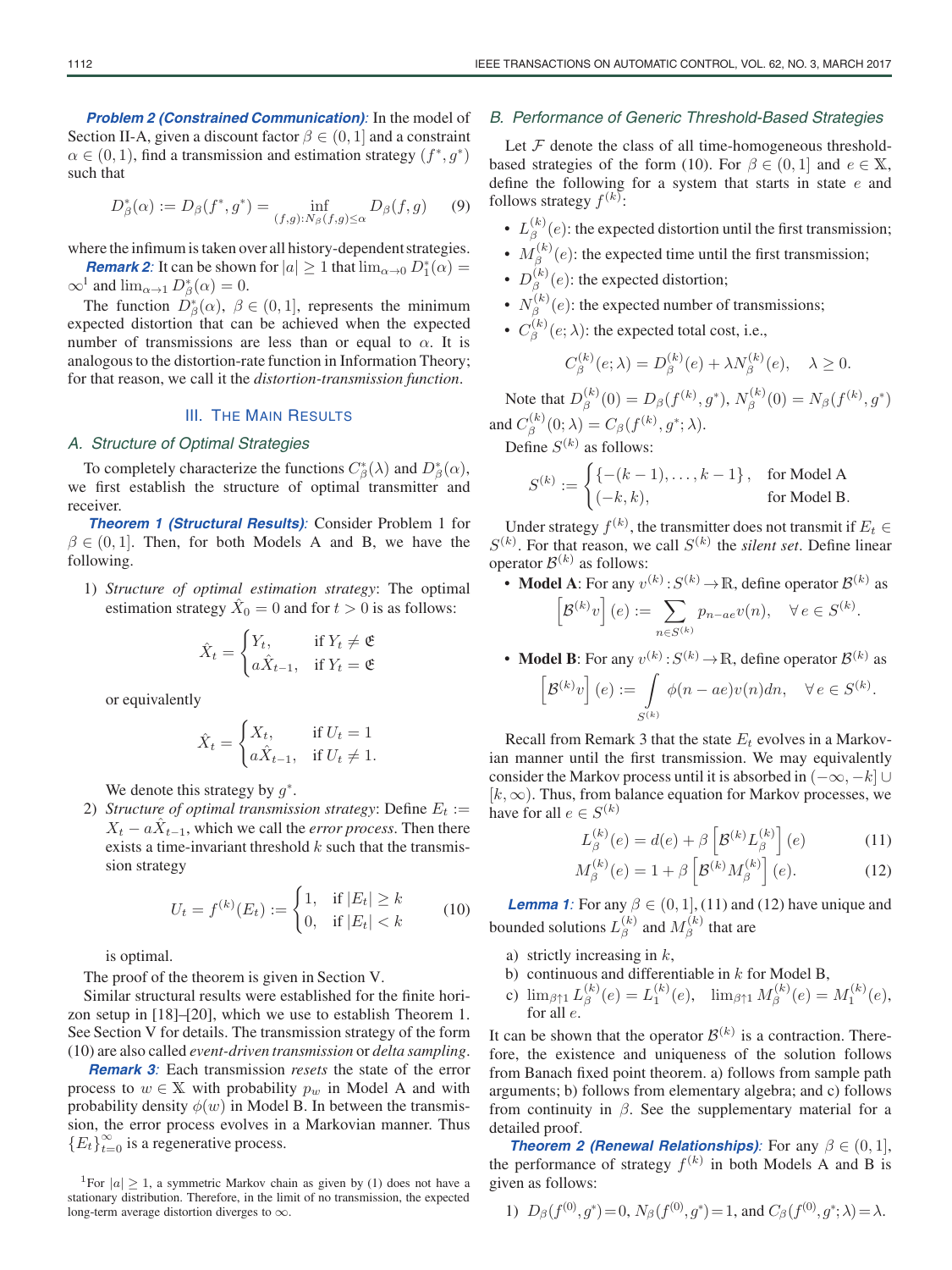2) For  $k \in \mathbb{X}_{>0}$ 

$$
D_{\beta}\left(f^{(k)}, g^{*}\right) = \frac{L_{\beta}^{(k)}(0)}{M_{\beta}^{(k)}(0)}
$$

$$
N_{\beta}\left(f^{(k)}, g^{*}\right) = \frac{1}{M_{\beta}^{(k)}(0)} - (1 - \beta)
$$

$$
C_{\beta}\left(f^{(k)}, g^{*}; \lambda\right) = \frac{L_{\beta}^{(k)}(0) + \lambda}{M_{\beta}^{(k)}(0)} - \lambda(1 - \beta).
$$

The proof of the Theorem is given in Section VI.

**Remark 4**: There is a  $-(1 - \beta)$  term in the expression of  $N_{\beta}^{(k)}$  $\beta_{\beta}^{(k)}(0)$  because for  $k > 0$ ,  $U_0 = 0$ . Had we defined  $U_0 = 1$ , then we would have obtained the usual renewal relationship of  $N_{\beta}^{(k)}$  $\beta^{(k)}(\theta) = 1/M_{\beta}^{(k)}(0).$ 

Thus, to compute  $D_{\beta}(f^{(k)}, g^*)$  and  $N_{\beta}(f^{(k)}, g^*)$ , one needs to compute only  $L_{\beta}^{(k)}$  $\binom{k}{\beta}(0)$  and  $M_{\beta}^{(k)}$  $\beta^{(k)}(0)$ . Computation of the latter expressions is given in the next section.

**Proposition 1**: For both Models A and B,

- 1)  $C_8^{(k)}$  $\beta_{\beta}^{(\kappa)}(0;\lambda)$  is submodular in  $(k,\lambda)$ , i.e., for  $l>k$ ,  $C^{(l)}_{\beta}$  $C^{(l)}_{\beta}(0;\lambda)-C^{(k)}_{\beta}$  $\beta^{(\kappa)}(0;\lambda)$  is decreasing in  $\lambda$ .
- 2) Let  $k^*_{\beta}(\lambda) = \arg\inf_{k \geq 0} C_{\beta}^{(k)}$  $\beta^{(k)}(0; \lambda)$  be the optimal k for a fixed  $\lambda$ . Then  $k^*_{\beta}(\lambda)$  is increasing in  $\lambda$ .

The proof of the proposition is in Appendix A.

#### C. Computation of  $L^{(k)}_{\beta}$  $_\beta^{(k)}$  and  $M_\beta^{(k)}$ β

**1) Model A**: For Model A, the values of  $L_8^{(k)}$  $\mathcal{A}_{\beta}^{(k)}$  and  $M_{\beta}^{(k)}$  $\int_{\beta}^{(\kappa)}$  can be computed by observing that the operator  $\mathcal{B}^{(k)}$  is equivalent to a matrix multiplication. In particular, define the matrix  $P^{(k)}$  as

$$
P_{ij}^{(k)} := p_{i-j}, \quad \forall i, j \in S^{(k)}.
$$

Then

$$
\[B^{(k)}v\] (e) = \sum_{n \in S^{(k)}} p_{n-ae}v(n) = \sum_{n \in S^{(k)}} P_{n,ae}^{(k)}v(n) = [P^{(k)}v]_{ae}.\tag{13}
$$

With a slight abuse of notation, we are using  $v$  both as a function and a vector. Define the matrix  $Q_{\beta}^{(k)}$  $\beta^{(\kappa)}$  and the vector  $d^{(k)}$  as follows:

$$
Q_{\beta}^{(k)} := [I_{2k-1} - \beta P^{(k)}]^{-1}, \quad d^{(k)} := [d(-k+1), \dots, d(k-1)]^{\mathsf{T}}.
$$

Then,  $(11)$ – $(13)$  imply the following.

**Proposition 2**: In Model A, for any  $\beta \in (0, 1]$ 

$$
L_{\beta}^{(k)} = \left[ I_{2k-1} - \beta P^{(k)} \right]^{-1} d^{(k)} \tag{14}
$$

$$
M_{\beta}^{(k)} = \left[I_{2k-1} - \beta P^{(k)}\right]^{-1} \mathbf{1}_{2k-1}.
$$
 (15)

See Section III-F for an example of these calculations.

**2) Model B**: For Model B, for any  $\beta \in (0,1]$ , (11) and (12) are Fredholm integral equations of second kind [34]. The solution can be computed by identifying the inverse operator

$$
\mathcal{Q}_\beta^{(k)} = \left[I - \beta \mathcal{B}^{(k)}\right]^{-1}
$$



Fig. 2. In Model A, (a) the optimal costly communication cost  $C^*_\beta(\lambda)$ ; (b) the distortion-transmission function  $D^*_{\beta}(\alpha)$ .

which is given by

$$
\left[\mathcal{Q}_{\beta}^{(k)}v\right](e) = \int\limits_{-k}^{k} R_{\beta}^{(k)}(e, w; a)v(w)dw \tag{16}
$$

where for any given a,  $R_{\beta}^{(k)}$  $\binom{k}{\beta}(\cdot, \cdot; a)$  is the resolvent of  $\phi$  and can be computed using the Liouville-Neumann series (see [34] for details). Since  $\phi$  is smooth, (11) and (12) can also be solved by discretizing the integral equation using quadrature methods. A MATLAB implementation of this approach is available in [35].

## D. Main Results for Model A

## **1) Results for Costly Communication**:

**Theorem 3**: For  $\beta \in (0, 1]$ , let K denote  $\{k \in \mathbb{Z}_{\geq 0}$ :  $D_{\beta}^{(k+1)}$  $\beta_{\beta}^{(k+1)}(0) > D_{\beta}^{(k)}(0)\}.$  For  $k_n \in \mathbb{K}$ , define

$$
\lambda_{\beta}^{(k_n)} := \frac{D_{\beta}^{(k_{n+1})}(0) - D_{\beta}^{(k_n)}(0)}{N_{\beta}^{(k_n)}(0) - N_{\beta}^{(k_{n+1})}(0)}.
$$
\n(17)

Then, we have the following.

- 1) For any  $k_n \in \mathbb{K}$  and any  $\lambda \in (\lambda_{\beta}^{(k_{n-1})}, \lambda_{\beta}^{(k_n)})$ , the strategy  $f^{(k_n)}$  is optimal for Problem 1 with communication  $\cosh \lambda$ .
- 2) The optimal performance  $C^*_{\beta}(\lambda)$  is continuous, concave, increasing and piecewise linear in  $\lambda$ . The corner points of  $C^*_{\beta}(\lambda)$  are given by  $\{(\lambda_\beta^{(k_n)}, D_\beta^{(k_n)}(0) + \alpha\}$  $\lambda_{\beta}^{(k_n)} N_{\beta}^{(k_n)}(0))\}_{k_n \in \mathbb{K}}$  [see Fig 2(a)].

The proof of the theorem is given in Section VII.

**2) Results for Constrained Communication**: To describe the solution of Problem 2, we first define Bernoulli randomized strategy and Bernoulli randomized simple strategy [36].

**Definition 1**: Suppose we are given two (non-randomized) time-homogeneous strategies  $f_1$  and  $f_2$  and a randomization parameter  $\theta \in (0, 1)$ . The *Bernoulli randomized strategy*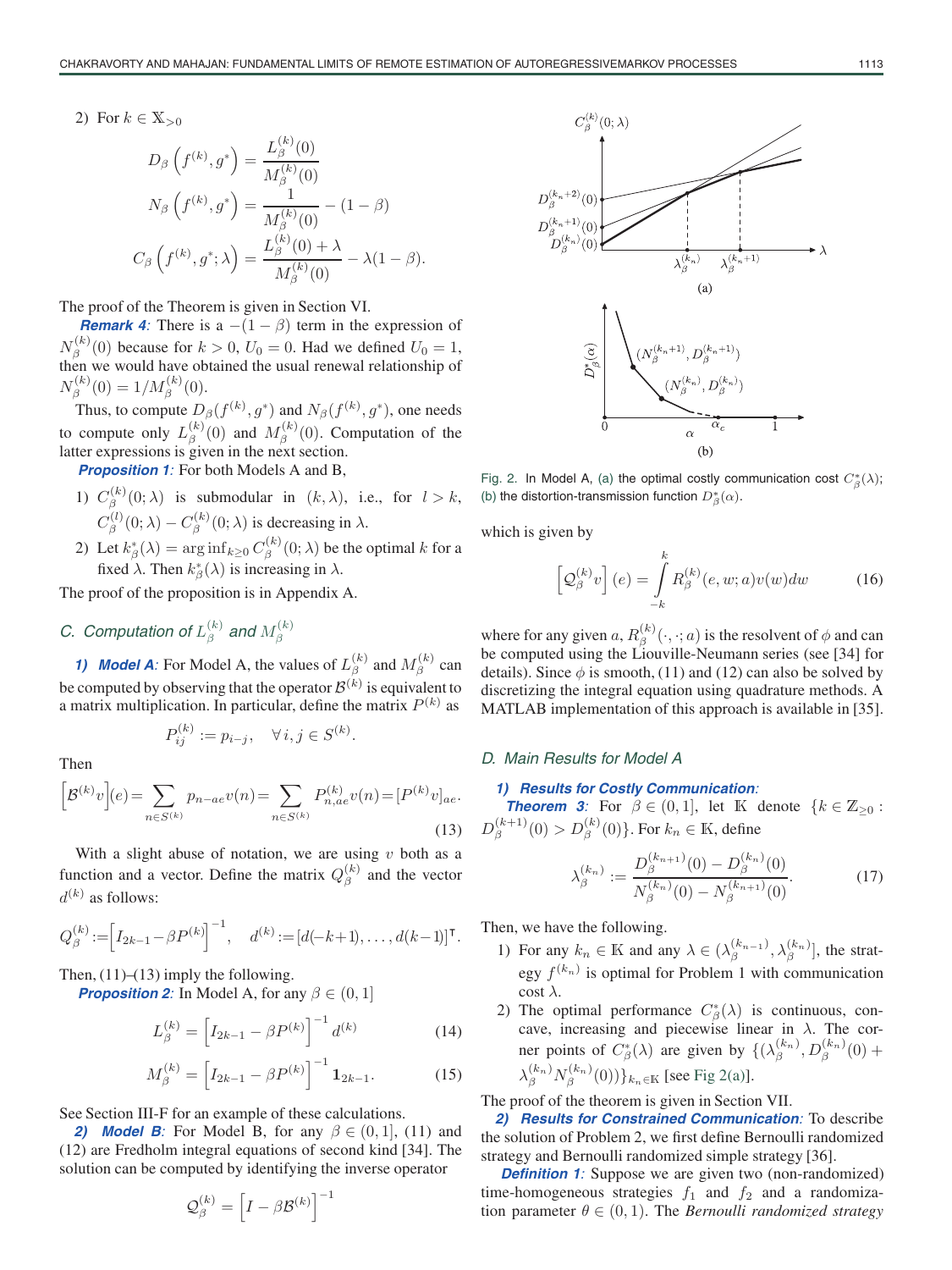$(f_1, f_2, \theta)$  is a strategy that randomizes between  $f_1$  and  $f_2$  at each stage; choosing  $f_1$  with probability  $\theta$  and  $f_2$  with probability  $(1 - \theta)$ . Such a strategy is called a Bernoulli randomized *simple* strategy if  $f_1$  and  $f_2$  differ on exactly one state, i.e., there exists a state  $e_0$  such that

$$
f_1(e) = f_2(e), \quad \forall e \neq e_0.
$$

**Theorem 4**: For any  $\beta \in (0, 1]$  and  $\alpha \in (0, 1)$ , define

$$
k_{\beta}^{*}(\alpha) = \sup \left\{ k \in \mathbb{Z}_{\geq 0} : N_{\beta} \left( f^{(k)}, g^{*} \right) \geq \alpha \right\}
$$

$$
= \sup \left\{ k \in \mathbb{Z}_{\geq 0} : M_{\beta}^{(k)} \leq \frac{1}{1 + \alpha - \beta} \right\} \qquad (18)
$$

$$
\alpha - N_{\beta} \left( f^{(k_{\beta}^{*}(\alpha) + 1)}, g^{*} \right)
$$

$$
\theta_{\beta}^{*}(\alpha) = \frac{\alpha - N_{\beta} \left( f^{(k_{\beta}^{*}(\alpha)+1)}, g^{*} \right)}{N_{\beta} \left( f^{(k_{\beta}^{*}(\alpha))}, g^{*} \right) - N_{\beta} \left( f^{(k_{\beta}^{*}(\alpha)+1)}, g^{*} \right)}
$$

$$
= \frac{M_{\beta}^{(k_{\beta}^{*}(\alpha)+1)} - \frac{1}{1+\alpha-\beta}}{M_{\beta}^{(k_{\beta}^{*}(\alpha)+1)} - M_{\beta}^{(k_{\beta}^{*}(\alpha))}}.
$$
(19)

For ease of notation, we use  $k^* = k^*_{\beta}(\alpha)$  and  $\theta^* = \theta^*_{\beta}(\alpha)$ .

Let  $f^*$  be the Bernoulli randomized simple strategy  $(f^{(k^*)},$  $f^{(k^*+1)}, \theta^*$ , i.e.,

$$
f^*(e) = \begin{cases} 0, & \text{if } |e| < k^* \\ 0, & w.p. 1 - \theta^*, \text{ if } |e| = k^* \\ 1, & w.p. \theta^*, \text{ if } |e| = k^* \\ 1, & \text{if } |e| > k^*. \end{cases}
$$
 (20)

Then

- 1)  $(f^*, g^*)$  is optimal for the constrained Problem 2 with constraint  $\alpha$ .
- 2) Let  $\alpha^{(k)} = N_{\beta}(f^{(k)}, g^*)$ . Then, for  $\alpha \in (\alpha^{(k+1)}, \alpha^{(k)}),$  $k^* = k$  and  $\theta^* = (\alpha - \alpha^{(k+1)})/(\alpha^{(k)} - \alpha^{(k+1)})$ , and the distortion-transmission function is given by

$$
D_{\beta}^{*}(\alpha) = \theta^{*} D_{\beta}^{(k)} + (1 - \theta^{*}) D_{\beta}^{(k+1)}.
$$
 (21)

Moreover, the distortion-transmission function is continuous, convex, decreasing and piecewise linear in  $\alpha$ . Thus, the corner points of  $D^*_{\beta}(\alpha)$  are given by  $\{ (N_\beta^{(k)} \}$  $B_{\beta}^{(k)}(0), D_{\beta}^{(k)}(0))\}_{k=1}^{\infty}$  [see Fig. 2(b)].

The proof of the theorem is given in Section VII.

**Corollary 1**: In Model A, for any  $\beta \in (0, 1]$ ,

$$
D_{\beta}(f^{(1)}, g^*) = 0
$$
, and  $N_{\beta}(f^{(1)}, g^*) = \beta(1 - p_0) := \alpha_c$ .

## E. Main Results for Model B

**1) Results for Costly Communication**: Let  $\partial_k D_{\beta}^{(k)}$  $\overset{(\kappa)}{\beta},$  $\partial_k N^{(k)}_\beta$  $\beta^{(k)}$  and  $\partial_k C_{\beta}^{(k)}$  $p_{\beta}^{(k)}$  denote the derivative of  $D_{\beta}^{(k)}$  $\binom{k}{\beta}, N_{\beta}^{(k)}$  $\beta^{(\kappa)}$  and  $C_{\beta}^{(k)}$  with respect to k (in Lemma 6 we show that  $D_{\beta}^{(k)}$  $\mathcal{S}^{(k)}_{\beta},\, N^{(k)}_{\beta}$ β and  $C^{(k)}_{\beta}$  $\beta^{(k)}$  are differentiable in k).

**Theorem 5**: For  $\beta \in (0, 1]$ , we have the following.

1) If the pair  $(\lambda, k)$  satisfies the following:

$$
\lambda = -\frac{\partial_k D_{\beta}^{(k)}(0)}{\partial_k N_{\beta}^{(k)}(0)}
$$
(22)

then, the strategy  $(f^{(k)}, g^*)$  is optimal for Problem 1 with communication cost  $\lambda$ . Furthermore, for any  $k > 0$ , there exists a  $\lambda \geq 0$  that satisfies (22).

2) The optimal performance  $C^*_{\beta}(\lambda)$  is continuous, concave and increasing function of  $\lambda$ .

The proof of the theorem is given in Section VIII. Algorithm 1 shows how to compute  $C^*_{\beta}(\lambda)$ .

#### **Algorithm 1:** Computation of  $C^*_{\beta}(\lambda)$

**input** :  $\lambda \in \mathbb{R}_{>0}, \beta \in (0,1], \varepsilon \in \mathbb{R}_{>0}$ **output:**  $C_{\beta}^{(k^{\circ})}(\lambda)$ , where  $|k^{\circ} - k_{\beta}^{*}(\lambda)| < \varepsilon$ Let  $\lambda^*_{\beta}(k)$  denote the left-hand side of (22) Pick k and k such that  $\lambda_{\beta}^*(k) < \lambda < \lambda_{\beta}^*(k)$  $k^{\circ} = \frac{k}{k} + \overline{k}$ )/2 while  $|\lambda^*_{\beta}(k^{\circ}) - \lambda| > \varepsilon$  do if  $\lambda^*(k^{\circ}) < \lambda$  then  $k = k^{\circ}$  $\begin{array}{}\n\text{else} \\
\downarrow \vec{k} = k^{\circ} \\
k^{\circ} = (\underline{k} + \overline{k})/2\n\end{array}$ **return**  $D_{\beta}^{(k^{\circ})}(0) + \lambda N_{\beta}^{(k^{\circ})}(0)$ 

## **2) Results for Constrained Communication**:

**Theorem 6**: For any  $\beta \in (0, 1]$  and  $\alpha \in (0, 1)$ , let  $k^*_{\beta}(\alpha) \in$  $\mathbb{R}_{\geq 0}$  be such that

$$
N_{\beta}^{(k_{\beta}^*(\alpha))}(0) = \alpha.
$$
 (23)

Such a  $k^*_{\beta}(\alpha)$  always exists and we have the following:

- 1) The strategy  $(f^{(k^*_{\beta}(\alpha))}, g^*)$  is optimal for Problem 2 with constraint  $\alpha$ .
- 2) The distortion-transmission function  $D^*_{\beta}(\alpha)$  is continuous, convex and decreasing in  $\alpha$  and is given by

$$
D_{\beta}^{*}(\alpha) = D_{\beta}^{(k_{\beta}^{*}(\alpha))}(0). \tag{24}
$$

The proof of the theorem is given in Section VIII. Algorithm 2 shows how to compute  $D^*_{\beta}(\alpha)$ .

| <b>Algorithm 2:</b> Computation of $D^*_{\beta}(\alpha)$                                                                                                                                                      |  |  |  |  |  |  |  |  |
|---------------------------------------------------------------------------------------------------------------------------------------------------------------------------------------------------------------|--|--|--|--|--|--|--|--|
| <b>input</b> : $\alpha \in (0, 1)$ , $\beta \in (0, 1]$ , $\varepsilon \in \mathbb{R}_{>0}$<br><b>output:</b> $D_{\beta}^{(k^{\circ})}(\alpha)$ , where $ N_{\beta}^{(k^{\circ})}(0) - \alpha  < \varepsilon$ |  |  |  |  |  |  |  |  |
|                                                                                                                                                                                                               |  |  |  |  |  |  |  |  |
| Pick $\underline{k}$ and $\overline{k}$ such that $N_A^{(k)}(0) < \alpha < N_A^{(\overline{k})}(0)$                                                                                                           |  |  |  |  |  |  |  |  |
| $k^{\circ} = (k + k)/2$                                                                                                                                                                                       |  |  |  |  |  |  |  |  |
| while $ N_A^{(k^{\circ})}(0) - \alpha  > \varepsilon$ do                                                                                                                                                      |  |  |  |  |  |  |  |  |
| if $N_{\beta}^{(k^{\circ})}(0) < \alpha$ then<br>$\begin{array}{c}   \\ k = k^{\circ} \end{array}$                                                                                                            |  |  |  |  |  |  |  |  |
|                                                                                                                                                                                                               |  |  |  |  |  |  |  |  |
| else                                                                                                                                                                                                          |  |  |  |  |  |  |  |  |
| $\begin{array}{cc} \n\end{array}$ $\begin{array}{cc} \n\end{array}$ $\overline{k} = k^{\circ}$                                                                                                                |  |  |  |  |  |  |  |  |
| $k^{\circ} = \frac{k}{(k+k)/2}$                                                                                                                                                                               |  |  |  |  |  |  |  |  |
| return $D_{\beta}^{(k^{\circ})}(\alpha)$                                                                                                                                                                      |  |  |  |  |  |  |  |  |

**3) Special Case of Model B-Gauss-Markov Model**: In general, the optimal thresholds, and the functions  $C^*_{\beta}(\lambda)$  and  $D^*_{\beta}(\alpha)$  depend on the noise distribution  $\phi(\cdot)$ . For the Gauss-Markov model, the dependence on the variance  $\sigma^2$  of the noise may be quantified exactly.

For ease of notation, we drop the dependence on  $\beta$  from the notation, and instead, show the dependence on  $\sigma$ . Thus,  $C^*_{\sigma}(\lambda)$ denotes the optimal value for the costly communication case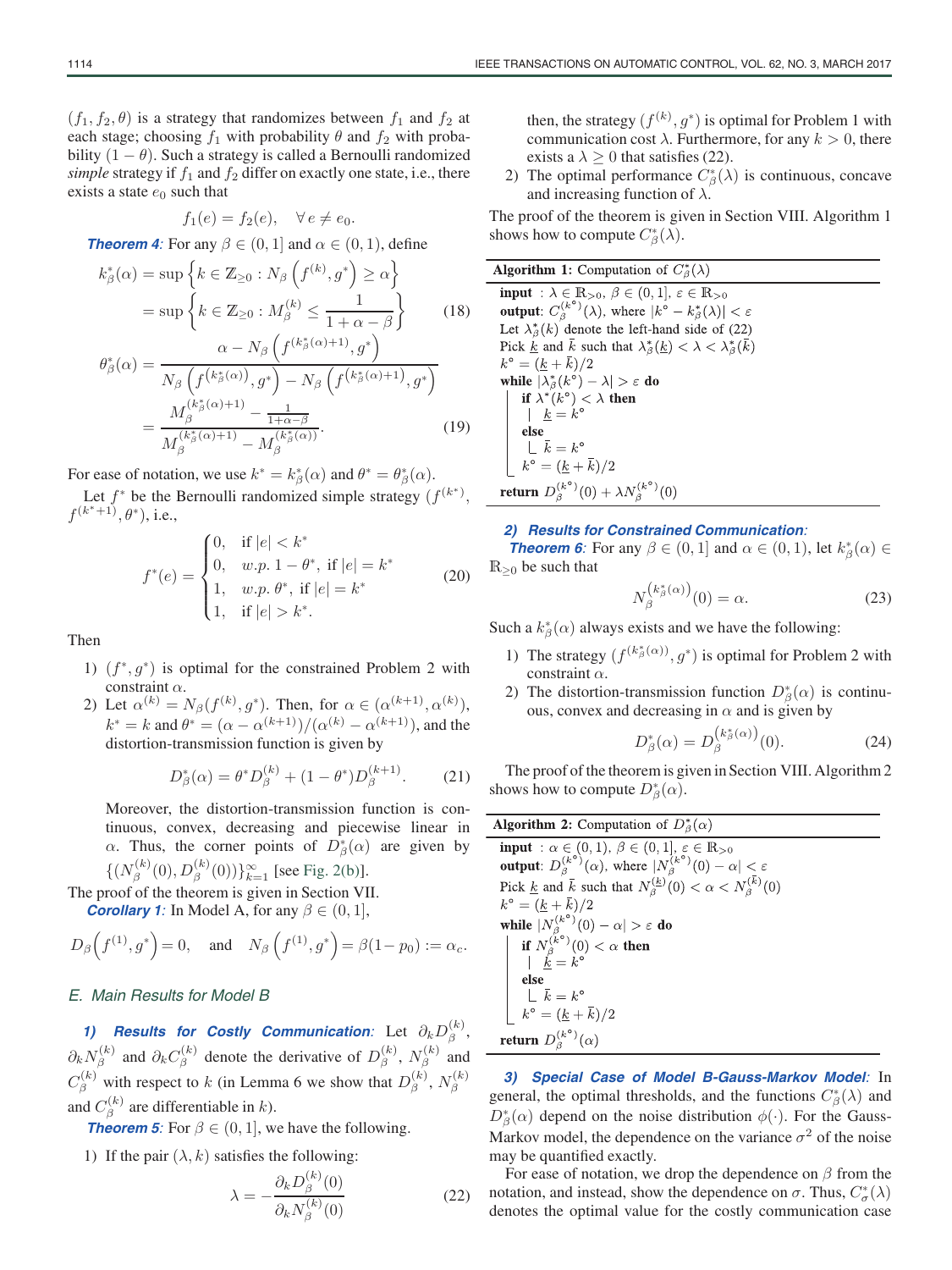

Fig. 3. Gauss-Markov model ( $\sigma^2 = 1$  and  $a = 1$ ): (a) optimal costly communication cost  $C_1^*(\alpha)$ ; (b) distortion-transmission function  $D_1^*(\alpha)$ .

when the noise variance is  $\sigma^2$ . Similar notation holds for other terms.

**Theorem 7**: For the Gauss-Markov model for Problem 1,  $k^*_{\sigma}(\lambda) = k^*_{1}(\lambda/a^2\sigma^2)$  and  $C^*_{\sigma}(\lambda) = \sigma^2 C^*_{1}(\lambda/\sigma^2)$ . For Problem 2,  $k^*_{\sigma}(\alpha) = \sigma k^*_{1}(\alpha)$  and  $D^*_{\sigma}(\alpha) = \sigma^2 D^*_{1}(\alpha)$ .

The proof of the theorem is given in Section VIII.

An implication of the above theorem is that we only need to numerically compute  $C_1^*(\lambda)$  and  $D_1^*(\alpha)$ , which are shown in Fig. 3. The optimal total communication cost and the distortiontransmission function for any other value  $\sigma^2$  can be obtained by simply scaling  $C_1^*(\lambda)$  and  $D_1^*(\alpha)$  respectively.

## F. An Example for Model A: Symmetric Birth-Death Markov Chain

An example of a Markov process and a distortion function that satisfy Model A is the following:

**Example 1**: Consider a Markov chain of the form (1) where the pmf of  $W_t$  is given by

$$
p_n = \begin{cases} p, & \text{if } |n| = 1 \\ 1 - 2p, & \text{if } n = 0 \\ 0, & \text{otherwise} \end{cases}
$$

where  $p \in (0, 1/3)$ . The distortion function is taken as  $d(e)=|e|$ .

This Markov process corresponds to a symmetric, birth-death Markov chain defined over  $Z$  as shown in Fig. 4, with the transition probability matrix is given by

$$
P_{ij} = \begin{cases} p, & \text{if } |i - j| = 1 \\ 1 - 2p, & \text{if } i = j \\ 0, & \text{otherwise.} \end{cases}
$$



Fig. 4. Birth–death Markov chain.

**1) Performance of a Generic Threshold-Based Strategy**: **Lemma 2**: 1) For  $\beta \in (0,1)$ 

$$
D_{\beta}^{(k)}(0) = \frac{\sinh(km_{\beta}) - k \sinh(m_{\beta})}{2 \sinh^{2}(km_{\beta}/2) \sinh(m_{\beta})}
$$

$$
N_{\beta}^{(k)}(0) = \frac{2\beta p \sinh^{2}(m_{\beta}/2) \cosh(km_{\beta})}{\sinh^{2}(km_{\beta}/2)} - (1 - \beta).
$$

2) For  $\beta = 1$ 

$$
D_1^{(k)} = \frac{k^2 - 1}{3k}; \quad N_1^{(k)} = \frac{2p}{k^2}
$$

$$
\lambda_1^{(k)} = \frac{k(k+1)(k^2 + k + 1)}{6p(2k+1)}.
$$

The proof is given in Section IX.

**2) Optimal Strategy for Costly Communication**: Using the above expressions for  $D_{\beta}^{(k)}$  $\binom{k}{\beta}(0)$  and  $N_{\beta}^{(k)}$  $\beta^{(k)}(0)$ , we can identify K and for each  $k_n \in \mathbb{K}$ , compute  $\lambda_{\beta}^{(k_n)}$  according to (17). These values are tabulated in Table I for different values of  $\beta$  (all for  $p = 0.3$ ). Using Table I, we can compute the corner points  $(\lambda_{\beta}^{(k_n)}, D_{\beta}^{(k_n)}(0) + \lambda_{\beta}^{(k_n)} N_{\beta}^{(k_n)}(0))$  of  $C_{\beta}^{*}(\lambda)$ . Joining these points by straight lines gives  $C^*_{\beta}(\lambda)$ , as shown in Fig. 5. The optimal strategy for a given  $\lambda$  can be computed from Table I.

For example, for  $\lambda = 20$ ,  $\beta = 0.9$ , we can find from Table I(a) that  $\lambda \in (\lambda_{\beta}^{(4)})$  $\binom{(4)}{6}, \lambda_{\beta}^{(5)}$ ]. Hence,  $k_{\beta}^* = 5$  (i.e., the strategy  $f^{(5)}$  is optimal) and the optimal total communication cost is

$$
C_{0.9}^{*}(20) = D_{0.9}^{(5)}(0) + 20N_{0.9}^{(5)}(0)
$$
  
= 1.1844 + 20 × 0.0111 = 1.4064.

**3) Optimal Strategy for Constrained Communication**: Using the values in Table I, we can also compute the corner points  $(N_6^{(k)}$  $L_{\beta}^{(k)}(0), D_{\beta}^{(k)}(0)$  of  $D_{\beta}^{*}(\alpha)$ . Joining these points by straight lines gives  $D^*_{\beta}(\alpha)$  (see Fig. 6). The optimal strategy for a given  $\alpha$  can be computed from Table I. For example, at  $\alpha = 0.1$  and  $\beta = 0.9, k^*_{\beta}(\alpha)$  is the largest value of  $k$  such that  $N_{\beta}^{(k)}$  $\beta^{(\kappa)}(0) \geq \alpha.$ Thus, from Table I(a), we get that  $k^* = 2$ . Then, by (23)

$$
\theta^* = \frac{\alpha - N_\beta^{(3)}}{N_\beta^{(2)} - N_\beta^{(3)}} = 0.6899.
$$

Let  $f^* = (f^{(2)}, f^{(3)}, \theta^*)$ . Then the Bernoulli randomized simple strategy  $(f^*, g^*)$  is optimal for Problem 2 for  $\beta \in (0, 1)$ . Furthermore, by (21),  $D^*_{\beta}(\alpha) = 0.5543$ .

## IV. SALIENT FEATURES AND DISCUSSION

## A. Comparison With Periodic and Randomized Strategies

In our model, we assume that the transmission decision depends on the state of the Markov process. In some of the remote estimation literature, it is assumed that the transmission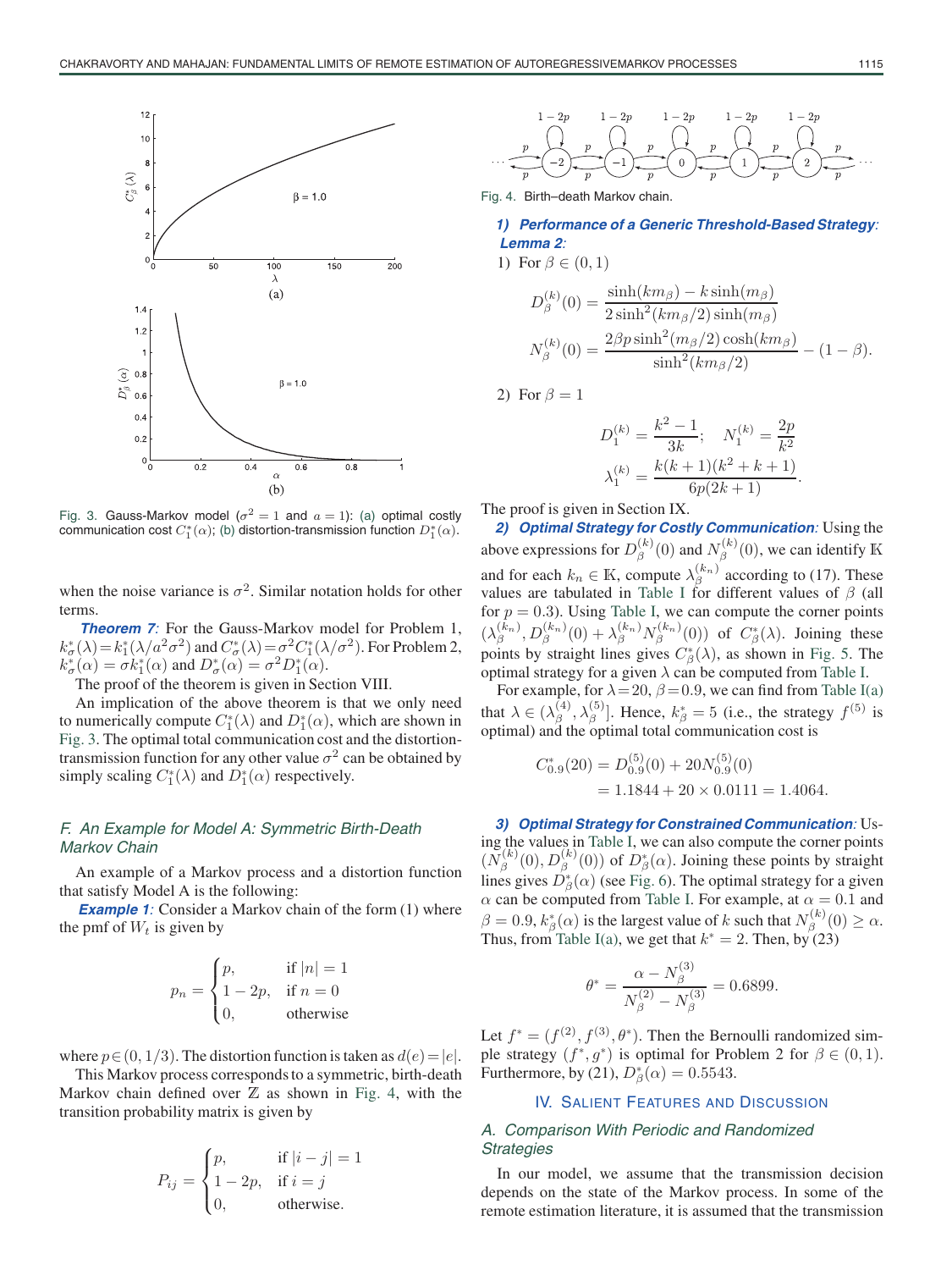TABLE I VALUES OF  $D^{(k)}_\beta$  ,  $N^{(k)}_\beta$  and  $\lambda^{(k)}_\beta$  for Different Values of  $k$  and  $\beta$  for the Markov Chain of Example 1 With  $p=0.3.$ NOTE ТНАТ  $D^{(0)}_\beta(0)=D^{(1)}_\beta(0);$  Therefore  $\Bbb K$  Defined in Theorem 3 Equals  $\Bbb Z_{>0}.$  (a) For  $\beta=0.9.$  (b) For  $\beta=0.95.$  (c)  $\beta=1$ 

| (a)              |                 |                          |                          | (D)              |                                             |                  |                         | (C)            |                                      |                      |                         |
|------------------|-----------------|--------------------------|--------------------------|------------------|---------------------------------------------|------------------|-------------------------|----------------|--------------------------------------|----------------------|-------------------------|
| $\boldsymbol{k}$ | $\kappa$<br>(0) | $N_{\beta}^{(k)}$<br>(0) | (k)<br>$\lambda_{\beta}$ | $\boldsymbol{k}$ | k)<br>(0)<br>$D_\beta^{ \backslash \kappa}$ | $N_{a}^{(k)}(0)$ | $\lambda_{\beta}^{(k)}$ | $_{k}$         | [k]<br>$D_{\beta}^{(\prime)}$<br>(0) | $N_{\beta}^{(k)}(0)$ | $\lambda_{\beta}^{(k)}$ |
| $\Omega$         | $\theta$        |                          |                          | $\Omega$         | $\Omega$                                    |                  |                         | $\Omega$       | $\Omega$                             |                      |                         |
|                  | $\Omega$        | 0.5400                   | 1.0989                   |                  | $\Omega$                                    | 0.5700           | 1.1050                  |                |                                      | 0.6000               | 1.1111                  |
| 2                | 0.4576          | 0.1236                   | 4.1021                   | 2                | 0.4790                                      | 0.1365           | 4.3657                  | $\mathfrak{D}$ | 0.5000                               | 0.1500               | 4.6667                  |
| 3                | 0.7695          | 0.0475                   | 9.2839                   | 3                | 0.8282                                      | 0.0565           | 10.6058                 | 3              | 0.8889                               | 0.0667               | 12.3810                 |
| 4                | .0066           | 0.0220                   | 16.2509                  | 4                | 1.1218                                      | 0.0288           | 19.9550                 | 4              | 1.2500                               | 0.0375               | 25.9259                 |
| 5                | 1.1844          | 0.0111                   | 24.4478                  | 5.               | 1.3715                                      | 0.0163           | 32.0869                 | 5.             | 1.6000                               | 0.0240               | 46.9697                 |
| 6                | 1.3130          | 0.0058                   | 33.4121                  | 6                | 1.5811                                      | 0.0098           | 46.4727                 | 6              | 1.9444                               | 0.0167               | 77.1795                 |
| 7                | 1.4029          | 0.0031                   | 42.8289                  | 7                | 1.7536                                      | 0.0061           | 62.5651                 | 7              | 2.2857                               | 0.0122               | 118.2222                |
| 8                | 1.4638          | 0.0017                   | 52.5042                  | 8                | 1.8927                                      | 0.0039           | 79.8921                 | 8              | 2.6250                               | 0.0094               | 171.7647                |
| 9                | 1.5040          | 0.0009                   | 62.3245                  | 9                | 2.0028                                      | 0.0025           | 98.0854                 | 9              | 2.9630                               | 0.0074               | 239.4737                |
| 10               | .5298           | 0.0005                   | 72.2255                  | 10               | 2.0884                                      | 0.0016           | 116.8739                | 10             | 3.0000                               | 0.0060               | 323.0159                |
|                  |                 |                          |                          |                  |                                             |                  |                         |                |                                      |                      |                         |



Fig. 5. Plot of  $C^*_{\beta}(\lambda)$  vs  $\lambda$  for the Markov chain of Example 1 with  $p =$ 0.3.

schedule does not depend on the state of the Markov process. Two such commonly used strategies are:

1) Periodic transmission strategy with period  $T$ 

$$
U_t = f_p(t \mod T)
$$

where  $\sum_{t=0}^{T-1} f_p(t) = 1/\alpha$ . 2) Random transmission strategy

$$
U_t = \begin{cases} 1, & \text{w.p. } \alpha \\ 0, & \text{w.p. } 1 - \alpha. \end{cases}
$$

Below, we compare the performance of the threshold-based strategy with these two strategies for the for the long-term average setup for Problem 2 for Model B with  $a = 1$ .

**1) Performance of the Periodic Strategy**: In general, the performance of a periodic transmission strategy depends on the choice of transmission function  $f_p$ . For ease of calculation we consider the values of  $(\alpha, T)$  for which  $f_p$  is unique.

1)  $\alpha = 1/T$ ,  $T \in \mathbb{Z}_{>0}$ , i.e., the transmitter remains silent for  $(T - 1)$  steps and then transmits once. The expected distortion in this case is

$$
D_{\text{per}}(\alpha) = \frac{1}{T} \mathbb{E} \left[ \sum_{t=0}^{T-1} E_t^2 \right]
$$

$$
\stackrel{(a)}{=} \frac{1}{T} \mathbb{E} \left[ \sum_{t=0}^{T-1} t \sigma^2 \right] = \frac{1}{T} \frac{(T-1)T}{2} \sigma^2 = \frac{\sigma^2}{2} \left( \frac{1}{\alpha} - 1 \right)
$$

where (a) uses  $E_t = W_0 + W_1 + W_2 + \cdots + W_{t-1}$ .

2)  $\alpha = (T-1)/T$ ,  $T \in \mathbb{Z}_{>0}$ , i.e., the transmitter remains silent for 1 step and then transmits for  $(T - 1)$  steps. The expected distortion in this case is

$$
D_{\text{per}}(\alpha) = \frac{1}{T} \mathbb{E} [E_1^2] = \frac{\sigma^2}{T} = \sigma^2 (1 - \alpha).
$$

**2) Performance of Generic Stationary Transmission Strategy**: Next, we derive an expression of  $D_\beta(f, g^*)$  for arbitrary stationary transmission strategy  $f$  (that does not use the value of the state  $E_t$  to determine when to transmit; so the receiver is the same as in Theorem 1) for the long-term average setup for Model B when  $a = 1$ .

**Proposition 3**: For  $\beta = 1$  and  $a = 1$  in Model B, let f be an arbitrary stationary transmission strategy. Let  $\tau$  denote the stopping time of the first transmission under  $f$ . Then

$$
D_1(f,g^*) = \frac{\sigma^2}{2} \left[ \frac{\mathbb{E}(\tau^2)}{\mathbb{E}(\tau)} - 1 \right].
$$

*Proof:* For any  $t < \tau$ ,  $E_t = W_0^2 + \cdots + W_{t-1}^2$ . Therefore,  $\mathbb{E}[E_t^2] = t\sigma^2$  and define  $\hat{L}(t) = \sum_{s=1}^{t-1} \mathbb{E}[E_s^2] = (1/2)t(t-1)\sigma^2$ . Now,  $L_1(0) = \mathbb{E}[\hat{L}(\tau)] = (\sigma^2/2)[\mathbb{E}(\tau^2) - \mathbb{E}(\tau)]$  and  $M_1(0) =$  $E(\tau)$ . By using the same argument as in the proof of Theorem 2, we get  $D_1(f, g^*) = L_1(0)/M_1(0)$ , which implies the result.  $\blacksquare$ 

**3) Performance of Randomized Transmission Strategy**: For the randomized strategy defined above,  $\tau$  is a Geom<sub>1</sub>( $\alpha$ ) random variable. Therefore,  $\mathbb{E}(\tau^2) = 2/\alpha^2 - 1/\alpha$  and  $\mathbb{E}(\tau) =$  $1/\alpha$ . Hence, following Proposition 3, we have

$$
D_{\text{rand}}(\alpha) = \sigma^2 \left[ \frac{1}{\alpha} - 1 \right].
$$

Fig. 7 shows that threshold-based strategy performs considerably well compared to the periodic transmission strategy and the randomized transmission strategy.

#### B. Discussion on Deterministic Implementation

The optimal strategy shown in Theorem 4 chooses a randomized action in states  $\{-k^*, k^*\}$ . It is also possible to identify deterministic (non-randomized) but time-varying strategies that achieve the same performance. We describe two such strategies for the long-term average setup.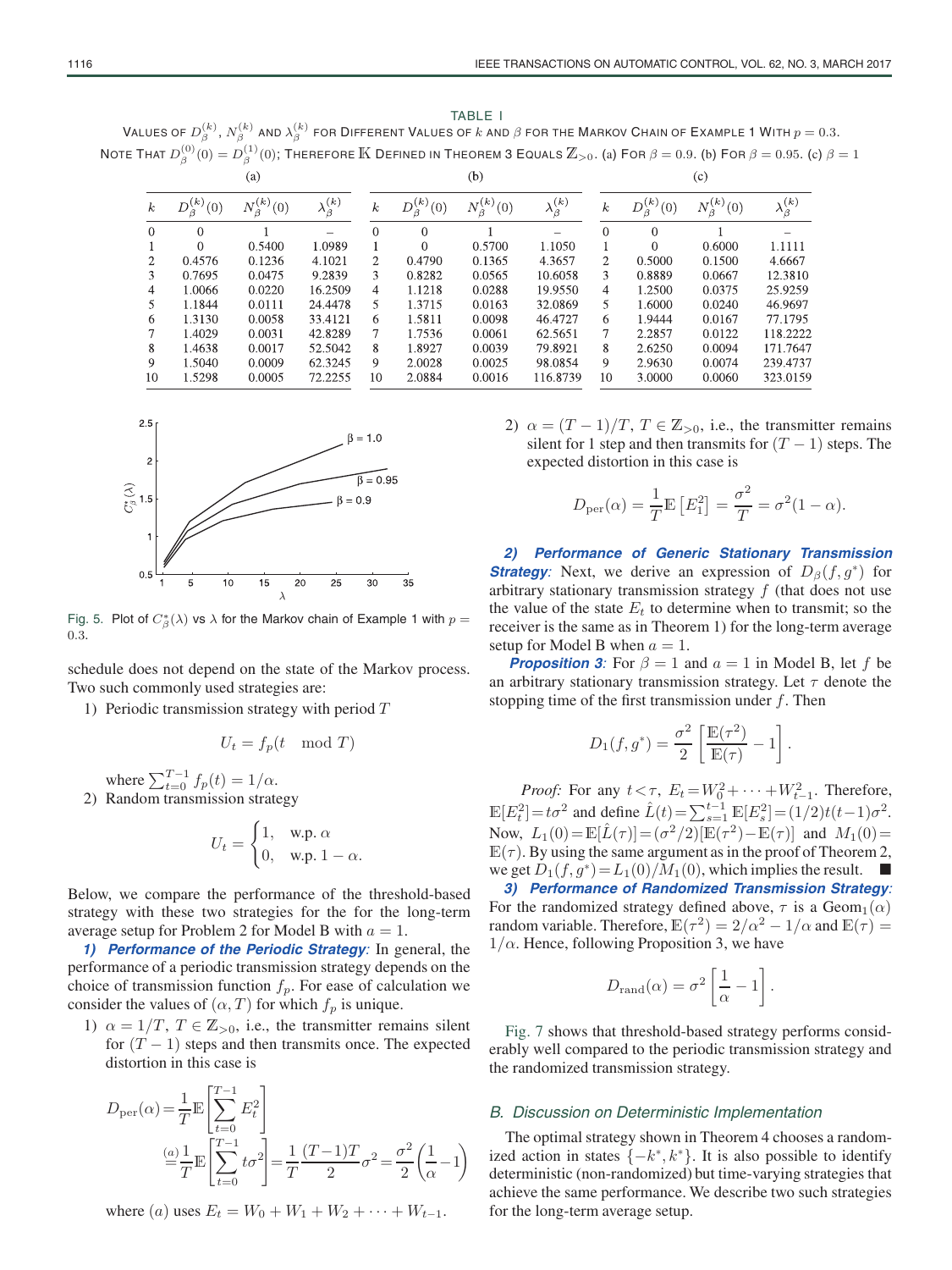

Fig. 6. Plots of  $D^*_\beta(\alpha)$  versus  $\alpha$  for different  $\beta$  for the birth-death Markov chain of Example 1 with  $p=0.3$ . (a)  $D^*_\beta(\alpha)$  versus  $\alpha$  for  $\beta=0.9$ . (b)  $D^*_\beta(\alpha)$  versus  $\alpha$  for  $\beta=0.95$ . (c)  $D^*_\beta(\alpha)$  versus  $\alpha$  for  $\beta=1.0$ .



Fig. 7. Comparison of the performances of the threshold-based strategy (denoted by  $D_{\text{opt}}$ ) with periodic and randomized transmission strategies (denoted by  $D_{\rm per}$  and  $D_{\rm rand}$ , respectively) for a Gauss-Markov process with  $a = 1$  and  $\sigma^2 = 1$ .

**1) Steering Strategies:** Let  $a_t^0$  (respectively,  $a_t^1$ ) denote the number of times the action  $u_t = 0$  (respectively, the action  $u_t = 1$ ) has been chosen in states  $\{-k^*, k^*\}$  in the past, i.e.

$$
a_t^i = \sum_{s=0}^{t-1} 1 \{ |E_s| = k^*, \, u_s = i \}, \quad i \in \{0, 1\}.
$$

Thus, the empirical frequency of choosing action  $u_t = i$ ,  $i \in$  $\{0, 1\}$ , in states  $\{-k^*, k^*\}$  is  $a_t^i/(a_t^0 + a_t^1)$ . A steering strategy compares these empirical frequencies with the desired randomization probabilities  $\theta^0 = 1 - \theta^*$  and  $\theta^1 = \theta^*$  and chooses an action that *steers* the empirical frequency closer to the desired randomization probability. More formally, at states  $\{-k^*, k^*\},$ the steering transmission strategy chooses the action

$$
\arg\min_i \left\{ \theta^i - \frac{a_t^i + 1}{a_t^0 + a_t^1 + 1} \right\}
$$

in states  $\{-k^*, k^*\}$  and chooses deterministic actions according to  $f^*$  [given in (20)] in states except  $\{-k^*, k^*\}$ . Note that the above strategy is deterministic (non-randomized) but depends on the history of visits to states  $\{-k^*, k^*\}$ . Such strategies were proposed in [37], where it was shown that the steering strategy descibed above achieves the same performance as the randomized strategy  $f^*$  and hence is optimal for Problem 2 for  $\beta = 1$ . Variations of such steering strategies have been proposed in [38] and [39], where the adaptation was done by comparing the sample path average cost with the expected value (rather than by comparing empirical frequencies).

**2) Time-Sharing Strategies**: Define a cycle to be the period of time between consecutive visits of process  ${E_t}_{t=0}^{\infty}$ to state zero. A time-sharing strategy is defined by a series  $\{(a_m, b_m)\}_{m=0}^{\infty}$  and uses strategy  $f^{(k^*)}$  for the first  $a_0$  cycles, uses strategy  $f^{(k^*+1)}$  for the next  $b_0$  cycles, and continues to alternate between using strategy  $f^{(k^*)}$  for  $a_m$  cycles and strategy  $f^{(k^*+1)}$  for  $b_m$  cycles. In particular, if  $(a_m, b_m)$  =  $(a, b)$  for all m, then the time-sharing strategy is a periodic strategy that uses  $f^{(k^*)}$  a cycles and  $f^{(k^*+1)}$  for b cycles.

The performance of such time-sharing strategies was evaluated in [40], where it was shown that if the cycle-lengths of the time-sharing strategy are chosen such that

$$
\lim_{M \to \infty} \frac{\sum_{m=0}^{M} a_m}{\sum_{m=0}^{M} (a_m + b_m)} = \frac{\theta^* N_1^{(k^*)}}{\theta^* N_1^{(k^*)} + (1 - \theta^*) N_1^{(k^{*}+1)}}
$$

$$
= \frac{\theta^* N_1^{(k^*)}}{\alpha}
$$

then the time-sharing strategy  $\{(a_m, b_m)\}_{m=0}^{\infty}$  achieves the same performance as the randomized strategy  $f^*$  and hence, is optimal for Problem 2 for  $\beta = 1$ .

## V. PROOF OF THE STRUCTURAL RESULT: THEOREM 1

## A. Finite Horizon Setup

A finite horizon version of Problem 1 has been investigated in [19] (for Model A) and in [18] and [20] (for Model B), where the structure of the optimal transmission and estimation strategy was established.

**Theorem 8**: [18]–[20] For both Models A and B, for a finite horizon version of Problem 1, we have the following.

- 1) *Structure of optimal estimation strategy*: the estimation strategy defined in Theorem 1 is optimal.
- 2) *Structure of optimal transmission strategy*: define  $E_t$  as in Theorem 1. Then there exist threholds  ${k_t}_{t=1}^T$  such that the transmission strategy

$$
U_t := f_t(E_t) = \begin{cases} 1, & \text{if } |E_t| \ge k_t \\ 0, & \text{if } |E_t| < k_t \end{cases}
$$
 (25)

is optimal.

The above structural results were obtained in [19, Th. 2 and 3] for Model A and in [18, Th. 1] and [20, Lemmas 1, 3, and 4] of Model B.

**Remark 5**: The results in [19] were derived under the assumption that  ${W_t}$  has finite support. These results can be generalized for  ${W_t}$  having countable support using ideas from [41]. For that reason, we state Theorem 8 without any restriction on the support of  $\{W_t\}$ . See the supplementary document for the generalization of [19, Th. 2 and 3] to  $\{W_t\}$ with countable support.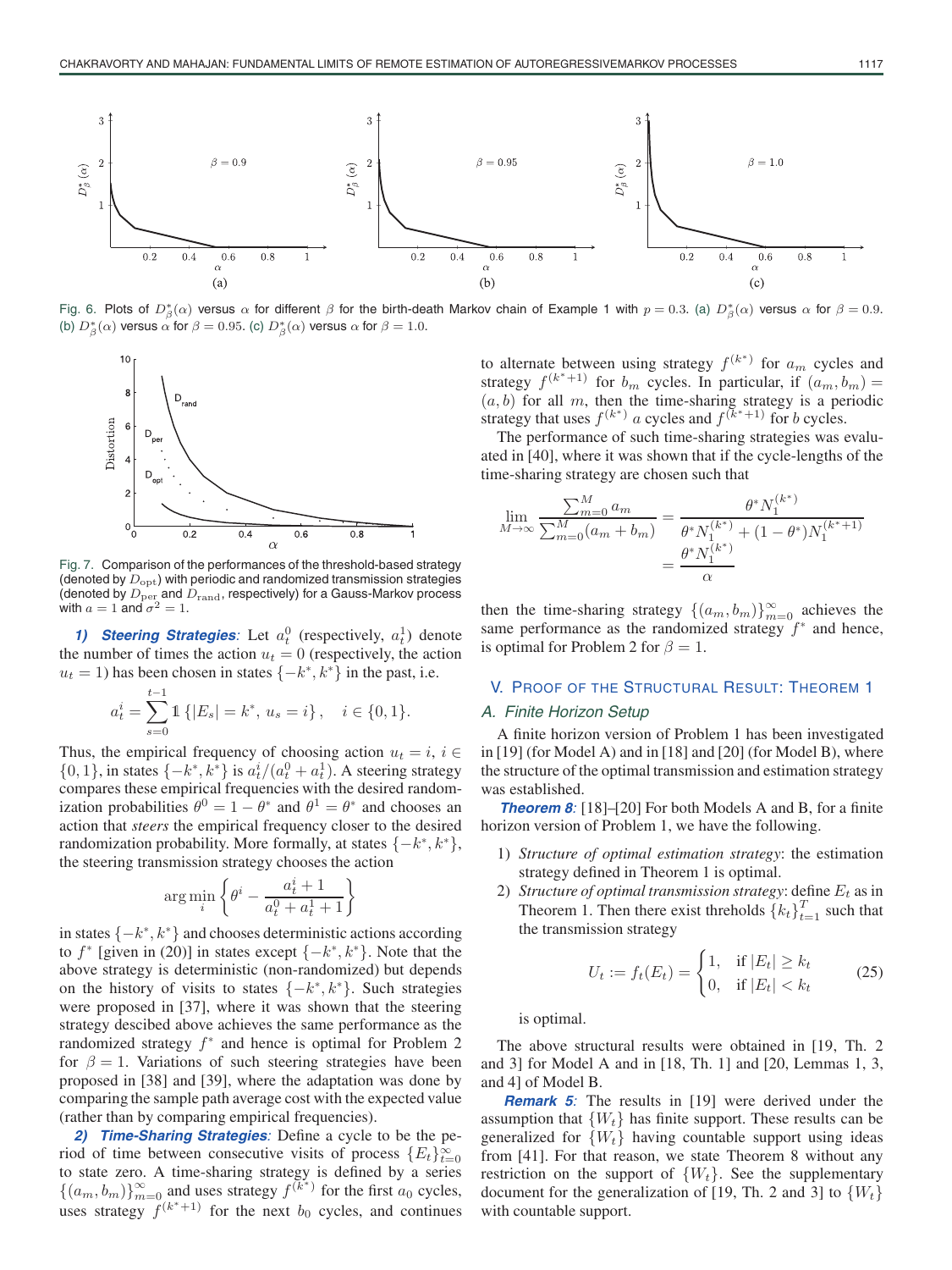In a general real-time communication system, the optimal estimation strategy depends on the choice of the transmission strategy and vice-versa. Theorem 8 shows that when the noise process and the distortion function satisfy appropriate symmetry assumptions, the optimal estimation strategy can be specified in closed form. Consequently, we can fix the estimation strategy to be of the above form and consider the optimization problem of identifying the best transmission strategy. This optimization problem has a single decision maker—the transmitter—and we use techniques from centralized stochastic control to solve it. Since the optimal estimation strategy is timehomogeneous, one expects the optimal transmission strategy (i.e., the choice of the optimal thresholds  $\{k_t\}_{t=0}^{\infty}$ ) to be timehomogeneous as well. The technical difficulty in establishing such a result is that the state space is not compact and the distortion function may be unbounded.

To prove Theorem 1, we proceed as follows:

- 1) we show that the result of the theorem is true for  $\beta \in$  $(0, 1)$  and the optimal strategy is given by an appropriate dynamic program;
- 2) we show that for the discounted setup, the value function of the dynamic program is even and increasing on X;
- 3) for  $\beta = 1$ , we use the vanishing discount approach to show that the optimal strategy for the long-term average cost setup may be determined as a limit to the optimal strategy for the discounted cost setup is the discount factor  $\beta \uparrow 1$ .

#### **1) The Discounted Setup**:

**Lemma 3**: In Model A. an optimal transmission strategy is given by the unique and bounded solution of the following dynamic program: for all  $e \in \mathbb{Z}$ 

$$
V_{\beta}(e; \lambda) = \min \left[ (1 - \beta)\lambda + \beta \sum_{w \in \mathbb{Z}} p_w V_{\beta}(w; \lambda), \right]
$$

$$
(1 - \beta)d(e) + \beta \sum_{w \in \mathbb{Z}} p_w V_{\beta}(ae + w; \lambda) \right].
$$
 (26)

*Proof:* When  $d(\cdot)$  is bounded, the per-step cost  $c(e, u) :=$  $(1 - \beta)[\lambda u + d(e)(1 - u)], u \in \{0, 1\},$  for a given  $\lambda$  is also bounded and hence according to [42, Prop. 4.7.1, Th. 4.6.3], there exists a unique and bounded solution  $V_\beta(e; \lambda)$ of the dynamic program (26).

When  $d(\cdot)$  is unbounded, then for any communication cost  $\lambda$ , we first define  $e_0 \in \mathbb{Z}_{\geq 0} < \infty$  as

$$
e_0 := \min \left\{ e \, : \, d(e) \geq \frac{\lambda}{1-\beta} \right\}.
$$

Now, for any state  $e, |e| > e_0$ , the per-step cost  $(1 - \beta)d(e)$ of not transmitting is greater then the cost of transmitting at each step in the future, which is given by  $(1 - \beta) \sum_{t=0}^{\infty} \beta^t \lambda =$ λ. Thus, the optimal action is to transmit, i.e.,  $f^*(e) = 1$ . Hence, the dynamic program can be written as

$$
V_{\beta}(e;\lambda) = \begin{cases} \min\{V_{\beta}^{0}(e;\lambda), V_{\beta}^{1}(e;\lambda)\}, & |e| > e_{0} \\ V^{1}(e;\lambda), & |e| \ge e_{0} \end{cases}
$$

where

$$
V_{\beta}^{0}(e; \lambda) = (1 - \beta)d(e) + \beta \sum_{w \in \mathbb{Z}} p_{w}V_{\beta}(ae + w; \lambda)
$$
  

$$
V_{\beta}^{1}(e; \lambda) = (1 - \beta)\lambda + \beta \sum_{w \in \mathbb{Z}} p_{w}V_{\beta}(w; \lambda).
$$

Let  $\mathcal{E}^* := \{e : |e| \ge e_0\}$ . Then, for all  $e \in \mathcal{E}^*$ ,  $V_\beta(e; \lambda)$ is constant. Thus, (26) is equivalent to a finite-state Markov decision process with state space  $\{-e_0 + 1, \ldots, e_0 - 1\} \cup e^*$ (where  $e^*$  is a generic state for all states in the set  $\mathcal{E}^*$ ). Since the state space is now finite, the dynamic program (26) has a unique and bounded time-homogeneous solution by the argument given for bounded  $d(\cdot)$ .

**Lemma 4**: In Model B, an optimal transmission strategy is given by the unique and bounded solution of the following dynamic program: for all  $e \in \mathbb{R}$ 

$$
V_{\beta}(e; \lambda) = \min \left[ (1 - \beta)\lambda + \beta \int_{\mathbb{R}} \phi(w) V_{\beta}(w; \lambda) dw, \right]
$$

$$
(1 - \beta)d(e) + \beta \int_{\mathbb{R}} \phi(w) V_{\beta}(ae + w; \lambda) dw \right].
$$
 (27)

*Proof:* When  $d(\cdot)$  is bounded, the per-step cost  $c(e, u)$ , as defined for Model A, for a given  $\lambda$  is also bounded. Let  $K =$  $(1 - \beta)$  sup<sub>e∈R</sub>{d(e)}. Then, the strategy "always transmit" satisfies [43, Assumption 4.2.2] with  $V_\beta(e; \lambda) \leq K/(1 - \beta)$ . Also,  $\lambda$ ,  $d(\cdot)$  and  $\phi(\cdot)$  satisfy [43, Assumption 4.2.1]. Hence, the above dynamic program has a unique and bounded solution due to [43, Th. 4.2.3].

When  $d(\cdot)$  is unbounded, define  $e_0$  and  $e^*$  as in the proof of Lemma 3. By an argument similar to that in the proof of Lemma 3, we can restrict the state space of (27) to  $[-e_0, e_0]$  ∪  $e^*$ . Hence, the state space is compact and on this state space  $d(\cdot)$ is bounded. Thus, the dynamic program (27) has a unique and bounded solution by the argument given for bounded  $d(\cdot)$ .

*Proof of Theorem 1 for*  $\beta \in (0,1)$ : The structure of the optimal strategies follows from Theorem 8. The optimal thresholds are time invariant because the corresponding dynamic programs  $(26)$  and  $(27)$  have a unique fixed point.

## **2) Properties of the Value Function**:

**Proposition 4:** For any  $a \in \mathbb{X}_{\geq 0}$ , consider the two Markov processes  $\{X_t^{(+)}\}_{t=0}^\infty$  and  $\{X_t^{(-)}\}_{t=0}^\infty$  such that  $X_0^{(+)}$  =  $X_0^{(-)} = 0$  and

$$
X_{t+1}^{(+)} = aX_t^{(+)} + W_t
$$
 and  $X_{t+1}^{(-)} = -aX_t^{(-)} + W_t$ .

Let  $V^{(+)}_{\beta}$  $V_{\beta}^{(+)}$  and  $V_{\beta}^{(-)}$  be the value functions corresponding to  $\{X_t^{(+)}\}_{t=0}^{\infty}$  and  $\{X_t^{(+)}\}_{t=0}^{\infty}$ . Then

$$
V_{\beta}^{(+)}(e) = V_{\beta}^{(-)}(e), \quad \forall e.
$$

Therefore, if k is an optimal threshold for  $\{X_t^{(+)}\}_{t=0}^{\infty}$  then k is also optimal for  $\{X_t^{(-)}\}_{t=0}^{\infty}$ .

See Appendix B for the proof.

**Remark 6**: As a consequence of the above proposition, we can restrict attention to  $a > 0$  while proving the properties of the value function  $V_\beta(\cdot)$ .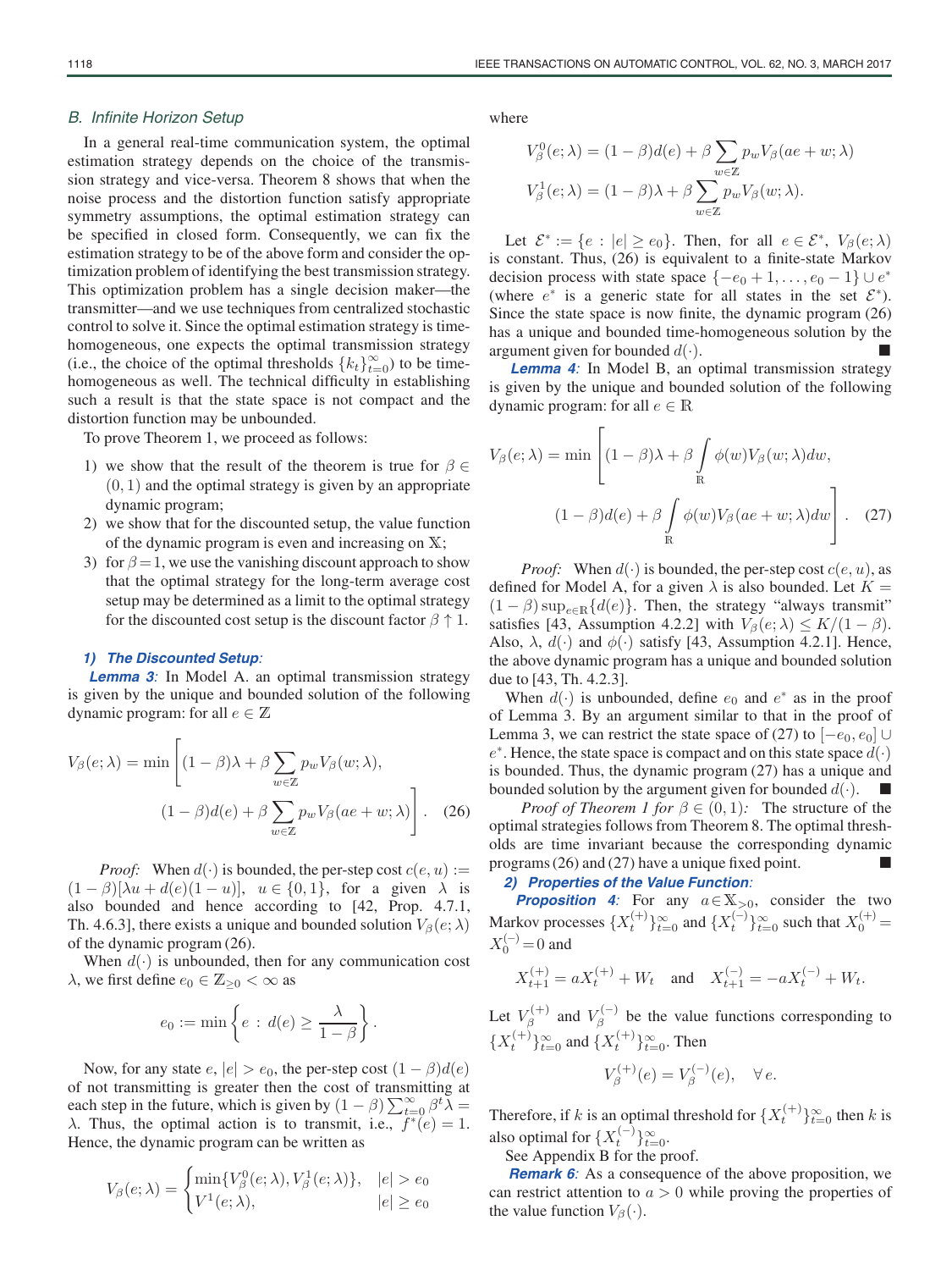**Proposition 5**: For any  $\lambda > 0$  and  $\beta \in (0, 1)$ , the value functions  $V_\beta(\cdot; \lambda)$  given by (26) and (27) are even and increasing on  $X_{\geq 0}$ .

See Appendix B for the proof.

## **3) The Long-Term Average Setup**:

**Proposition 6**: For any  $\lambda \geq 0$ , the value function  $V_\beta(\cdot; \lambda)$ for Models A and B, as given by (26) and (27), respectively, satisfy the following SEN conditions of [42], [43]:

- S1) There exists a reference state  $e_0 \in X$  and a nonnegative scalar  $M_{\lambda}$  such that  $V_{\beta}(e_0, \lambda) < M_{\lambda}$  for all  $\beta \in (0, 1)$ .
- S2) Define  $h_\beta(e; \lambda) = (1-\beta)^{-1} [V_\beta(e; \lambda) V_\beta(e_0; \lambda)].$  There exists a function  $K_\lambda : \mathbb{X} \to \mathbb{R}$  such that  $h_\beta(e; \lambda) \leq K_\lambda(e)$ for all  $e \in \mathbb{X}$  and  $\beta \in (0, 1)$ .
- S3) There exists a non-negative (finite) constant  $L_{\lambda}$  such that  $-L_{\lambda} \leq h_{\beta}(e; \lambda)$  for all  $e \in \mathbb{X}$  and  $\beta \in (0, 1)$ .

Therefore, if  $f_\beta$  denotes an optimal strategy for  $\beta \in (0, 1)$ , and  $f_1$  is any limit point of  $\{f_\beta\}$ , then  $f_1$  is optimal for  $\beta = 1$ .

*Proof:* Let  $V^0_{\beta}(e, \lambda)$  denote the value function of the "always transmit" strategy. Since  $V_\beta(e, \lambda) \leq V_\beta^0(e, \lambda)$  and  $V_{\beta}^{0}(e, \lambda) = \lambda$ , (S1) is satisfied with  $M_{\lambda} = \lambda$ .

We show (S2) for Model B, but a similar argument works for Model A as well. Since not transmitting is optimal at state 0, we have

$$
V_{\beta}(0,\lambda)=\beta\int\limits_{-\infty}^{\infty}\phi(w)V_{\beta}(w,\lambda)dw.
$$

Let  $V^1_\beta(e, \lambda)$  denote the value function of the strategy that transmits at time 0 and follows the optimal strategy from then on. Then

$$
V_{\beta}^{1}(e,\lambda) = (1 - \beta)\lambda + \beta \int_{-\infty}^{\infty} \phi(w)V_{\beta}(w,\lambda)dw
$$
  
=  $(1 - \beta)\lambda + \beta V_{\beta}(0,\lambda).$  (28)

Since  $V_\beta(e, \lambda) \le V_\beta^1(e, \lambda)$  and  $V_\beta(0, \lambda) \ge 0$ , from (28) we get that  $(1 - \beta)^{-1}[V_{\beta}(e, \lambda) - V_{\beta}(0, \lambda)] \leq \lambda$ . Hence (S2) is satisfied with  $K_{\lambda}(e) = \lambda$ .

By Proposition 5,  $V_\beta(e, \lambda) \geq V_\beta(0, \lambda)$ , hence (S3) is satisfied with  $L_{\lambda} = 0$ .

*Proof of Theorem 1 for*  $\beta = 1$ : Since the value function  $V_\beta(\cdot, \lambda)$  satisfies the SEN conditions for reference state  $e_0 = 0$ , the optimaity of the threshold strategy for long-term average setup follows from [42, Th. 7.2.3] for Model A and  $[43, Th. 5.4.3]$  for Model B, respectively.

## VI. PROOF OF THEOREM 2

## A. Preliminary Results

Define operator  $\beta$  as follows:

• **Model A**: For any  $v : \mathbb{Z} \to \mathbb{R}$ , define operator  $\mathcal{B}$  as

$$
[\mathcal{B}v](e) := \sum_{w=-\infty}^{\infty} p_w v(ae+w), \quad \forall e \in \mathbb{Z}.
$$

Or, equivalently

$$
[\mathcal{B}v](e) := \sum_{n=-\infty}^{\infty} p_{n-ae}v(n), \quad \forall e \in \mathbb{Z}.
$$

• **Model B**: For any bounded  $v : \mathbb{R} \to \mathbb{R}$ , define operator B as

$$
[\mathcal{B}v](e) := \int_{\mathbb{R}} \phi(w)v(ae+w)dw, \quad \forall e \in \mathbb{R}.
$$

Or, equivalently

$$
[\mathcal{B}v](e) := \int_{\mathbb{R}} \phi(n - ae)v(n)dn, \quad \forall e \in \mathbb{R}.
$$

As discussed in Remark 3, the error process  ${E_t}_{t=0}^{\infty}$  is a controlled Markov process. Therefore, the functions  $D_{\beta}^{(k)}$  $\int_{\beta}^{(\kappa)}$  and  $N_{\beta}^{(k)}$  may be thought as value functions when strategy  $f^{(k)}$  is used. Thus, they satisfy the following fixed point equations: for  $\beta \in (0,1)$ 

$$
D_{\beta}^{(k)}(e) = \begin{cases} \beta \left[ \mathcal{B}D_{\beta}^{(k)} \right](0), & \text{if } |e| \ge k \\ (1 - \beta)d(e) + \beta \left[ \mathcal{B}D_{\beta}^{(k)} \right](e), & \text{if } |e| < k \end{cases}
$$
(29)  

$$
N_{\beta}^{(k)}(e) = \begin{cases} (1 - \beta) + \beta \left[ \mathcal{B}N_{\beta}^{(k)} \right](0), & \text{if } |e| \ge k \\ \beta \left[ \mathcal{B}N_{\beta}^{(k)} \right](e), & \text{if } |e| < k. \end{cases}
$$
(30)

**Lemma 5**: For  $\beta \in (0, 1]$ , (29) and (30) have unique and bounded solutions  $D_{\beta}^{(k)}$  $\binom{k}{\beta}(e)$  and  $N_{\beta}^{(k)}$  $\beta^{(\kappa)}(e)$  that

- 1) are even and increasing (on  $X_{\geq 0}$ ) in e for all k,
- 2) satisfy the SEN conditions (see Proposition 6) and therefore

$$
D_1^{(k)}(e) = \lim_{\beta \uparrow 1} D_\beta^{(k)}(e) \quad \text{and} \quad N_1^{(k)}(e) = \lim_{\beta \uparrow 1} N_\beta^{(k)}(e).
$$

3)  $D_8^{(k)}$  $\mathcal{B}_{\beta}^{(k)}(e)$  is increasing in k for all e and  $N_{\beta}^{(k)}$  $\beta^{(\kappa)}(e)$  is strictly decreasing in  $k$  for all  $e$ .

The proofs of 1) and 2) follow from the arguments similar to those of Section V and are therefore omitted. The proof of 3) is given in the supplementary material.

#### B. Proof of Theorem 2

We prove the result for the discounted cost setup,  $\beta \in (0, 1)$ . The result extends to the long-term average cost setup,  $\beta = 1$ , by using the vanishing discount approach similar to the argument given in Section V.

We first consider the case  $k = 0$ . In this case, the recursive definition of  $D_{\beta}^{(k)}$  $\mathcal{L}_{\beta}^{(k)}$  and  $N_{\beta}^{(k)}$  $\beta_{\beta}^{(k)}$ , given by (29) and (30), simplify to the following:

$$
D_{\beta}^{(0)}(e) = \beta \left[ \mathcal{B} D_{\beta}^{(0)} \right] (0)
$$
  
\n
$$
N_{\beta}^{(0)}(e) = (1 - \beta) + \beta \left[ \mathcal{B} N_{\beta}^{(0)} \right] (0).
$$

It can be easily verified that  $D_8^{(0)}$  $j^{(0)}_{\beta}(e)$  = 0 and  $N^{(0)}_{\beta}$  $\beta^{(0)}(e)=1,$  $e \in X$ , satisfy the above equations. Therefore,  $C_{\beta}^{(0)}$  $\beta^{\rm (U)}(e;\lambda)=$  $C_{\beta}(f^{(0)}, g^*; \lambda) = \lambda$ . This proves the first part of the proposition. For  $k > 0$ , let  $\tau^{(k)}$  denote the stopping time when the Markov process in both Model A and B starting at state 0 at time  $t = 0$  leaves the set  $S^{(k)}$ . Note that  $\tau^{(0)} = 1$  and  $\tau^{(\infty)} = \infty$ .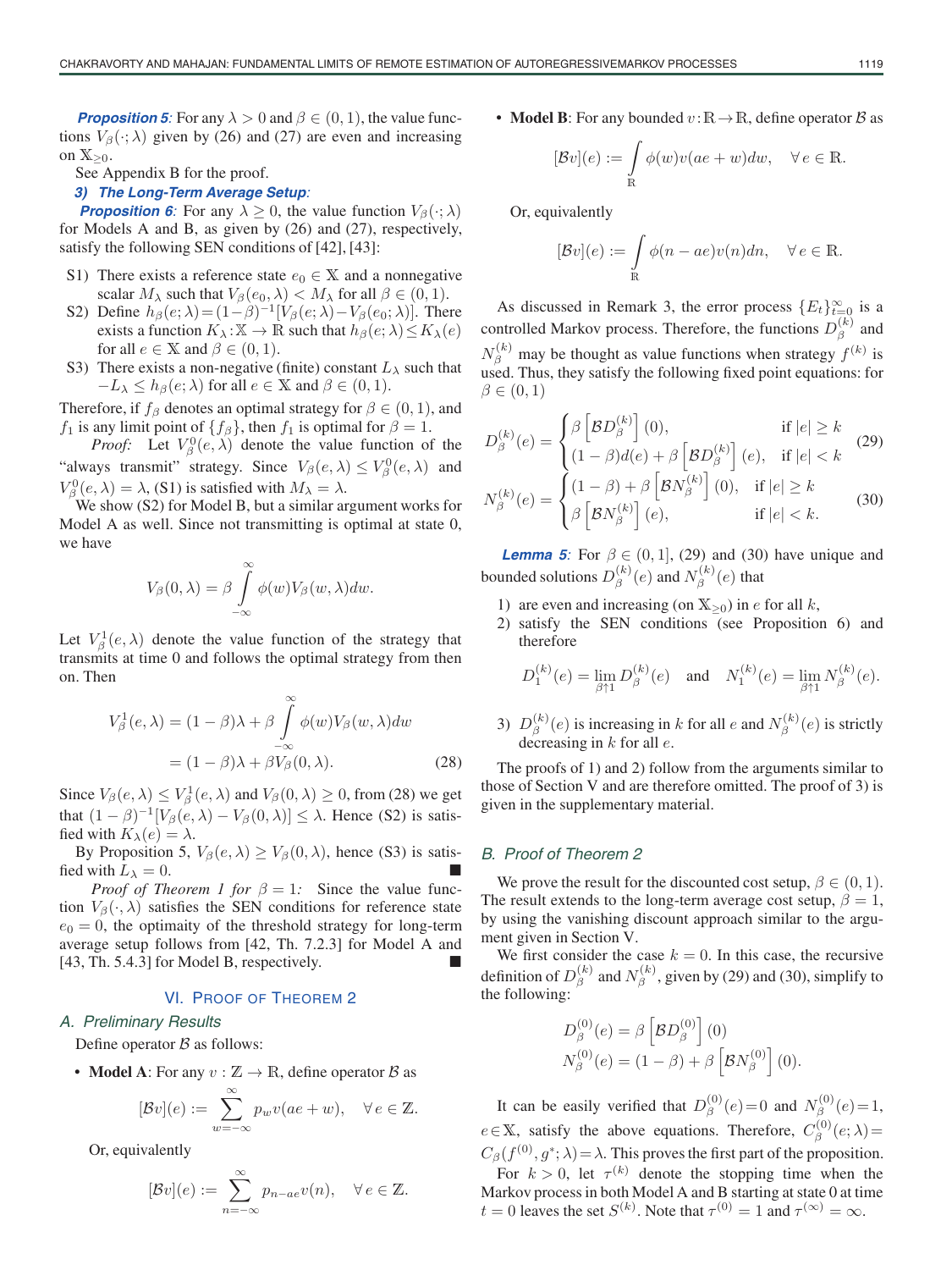

Fig. 8. Plot of  $k^*_{\beta}(\lambda)$  for Model A.

Then

$$
L_{\beta}^{(k)}(0) = \mathbb{E}\left[\sum_{t=0}^{\tau^{(k)}-1} \beta^{t} d(E_{t})\right] E_{0} = 0\right]
$$
(31)  

$$
M_{\beta}^{(k)}(0) = \mathbb{E}\left[\sum_{t=0}^{\tau^{(k)}-1} \beta^{t} | E_{0} = 0\right] = \frac{1 - \mathbb{E}\left[\beta^{\tau^{(k)}} | E_{0} = 0\right]}{1 - \beta}
$$
(32)

$$
D_{\beta}^{(k)}(0) = \mathbb{E}\left[ (1-\beta) \sum_{t=0}^{\tau^{(k)}-1} \beta^{t} d(E_{t}) + \beta^{\tau^{(k)}} D_{\beta}^{(k)}(0) \Big| E_{0} = 0 \right]
$$
\n(33)

$$
N_{\beta}^{(k)}(0) = \mathbb{E}\left[\beta^{\tau^{(k)}}\left((1-\beta) + N_{\beta}^{(k)}(0)\right) \middle| E_0 = 0\right].
$$
 (34)

Substituting (31) and (32) in (33) we get

$$
D_{\beta}^{(k)}(0) = (1 - \beta)L_{\beta}^{(k)}(0) + \left[1 - (1 - \beta)M_{\beta}^{(k)}(0)\right]D_{\beta}^{(k)}(0).
$$

Rearranging, we get that

$$
D_{\beta}^{(k)}(0) = \frac{L_{\beta}^{(k)}(0)}{M_{\beta}^{(k)}(0)}.
$$

Similarly, substituting (31) and (32) in (34) we get

$$
N_{\beta}^{(k)}(0) = \left[1 - (1 - \beta)M_{\beta}^{(k)}(0)\right] \left[(1 - \beta) + N_{\beta}^{(k)}(0)\right].
$$

Rearranging, we get that

$$
N_{\beta}^{(k)}(0) = \frac{1}{M_{\beta}^{(k)}(0)} - (1 - \beta).
$$

The expression for  $C^{(k)}_{\beta}$  $\beta^{(\kappa)}(0; \lambda)$  follows from the definition.

## VII. PROOFS OF RESULTS FOR MODEL A

## A. Proof of Theorem 3

By Proposition 1,  $k^*_{\beta}(\lambda) = \arg\inf_{k \geq 0} C^{(k)}_{\beta}$  $\beta^{(\kappa)}(0;\lambda)$  is increasing in  $\lambda$ . Let K denote the set of all possible values of  $k^*_{\beta}(\lambda)$ . Since k is integer-valued, the plot of  $k^*_{\beta}$  vs  $\lambda$  must be a staircase function as shown in Fig. 8. In particular, there exists an increasing sequence  $\{\lambda_{\beta}^{(k_n)}\}_{k_n\in\mathbb{K}}$  such that for  $\lambda \in$  $(\lambda_{\beta}^{(k_{n-1})}, \lambda_{\beta}^{(k_n)}], k_{\beta}^*(\lambda) = k_n$ . We will show that for any  $k_n$ 

$$
C_{\beta}^{(k_n)}\left(0;\lambda_{\beta}^{(k_n)}\right) = C_{\beta}^{(k_{n+1})}\left(0;\lambda_{\beta}^{(k_n)}\right). \tag{35}
$$

Simplifying (35), we get that  $\lambda_{\beta}^{(k_n)}$  is given by (17).

*Proof of (35)*: For any  $\lambda \in (\lambda_{\beta}^{(k_{n-1})}, \lambda_{\beta}^{(k_n)}],$  $C^{(k_n)}_{\beta}(0;\lambda) \leq C^{(k_{n+1})}_{\beta}(0;\lambda)$ . In particular, for  $\lambda = \lambda_{\beta}^{(k_n)}$  $C_{\beta}^{(k_n)}\left(0;\lambda_{\beta}^{(k_n)}\right)\leq C_{\beta}^{(k_{n+1})}\left(0;\lambda_{\beta}^{(k_n)}\right)$ . (36)

Similarly, for any  $\lambda \in (\lambda_{\beta}^{(k_n)}, \lambda_{\beta}^{(k_{n+1})}], C_{\beta}^{(k_{n+1})}(0; \lambda) \leq$  $C_{\beta}^{(k_n)}(0; \lambda)$ . Since both terms are continuous in  $\lambda$ , taking limit as  $\lambda \downarrow \lambda_{\beta}^{(k_n)}$ , we get

$$
C_{\beta}^{(k_{n+1})}\left(0;\lambda_{\beta}^{(k_{n})}\right) \leq C_{\beta}^{(k_{n})}\left(0;\lambda_{\beta}^{(k_{n})}\right). \tag{37}
$$

Equation (35) follows from combining (36) and (37).

1) *Proof of Part 1*): By definition of  $\lambda_{\beta}^{(k_n)}$ , the strategy  $f^{(k_n)}$  is optimal for  $\lambda \in (\lambda_{\beta}^{(k_{n-1})}, \lambda_{\beta}^{(k_n)}].$ 

2) *Proof of Part 2*): Recall  $C_{\beta}^{*}(\lambda) = \inf_{k \geq 0} C_{\beta}^{(k)}$  $\beta^{(\kappa)}(0;\lambda).$ By definition, for  $\lambda \geq 0$ ,  $C_{\beta}^{(k)}$  $\beta^{(\kappa)}(0;\lambda)$ , is increasing and affine in

 $\lambda$ . Therefore, its pointwise minimum (over k) is increasing and concave in  $\lambda$ .

As shown in part 1), for  $\lambda \in (\lambda_{\beta}^{(k_n)}, \lambda_{\beta}^{(k_{n+1})}], C_{\beta}^*(\lambda) = C_{\beta}^{(k_{n+1})}$  $(0; \lambda)$ , which is linear (and continuous) in  $\lambda$ ; hence,  $C^*_{\beta}(\lambda)$  is piecewise linear. Finally, by (35),  $C_{\beta}^{(k_n)}(0; \lambda_{\beta}^{(k_n)}) = C_{\beta}^{(k_{n+1})}(0;$  $(\lambda_{\beta}^{(k_n)})$ . Therefore, at the corner points,  $\lim_{\lambda \uparrow \lambda_{\beta}^{(k_{n+1})}} C_{\beta}^*(\lambda) =$  $\lim_{\lambda \downarrow \lambda_{\beta}^{(k_{n+1})}} C_{\beta}^{*}(\lambda)$ . Hence,  $C_{\beta}^{*}(\lambda)$  is continuous in  $\lambda$ .

### B. Proof of Theorem 4

Note that by definition,  $\theta^* \in [0, 1]$  and

$$
\theta^* N_\beta \left( f^{(k^*)}, g^* \right) + (1 - \theta^*) N_\beta \left( f^{(k^*+1)}, g^* \right) = \alpha. \quad (38)
$$

1) *Proof of Part 1*): The optimality of  $(f^*, g^*)$  relies on the following characterization of the optimal strategy stated in [44, Prop. 1.2]. The characterization was stated for the longterm average setup but a similar result can be shown for the discounted case as well, for example, by using the approach of [45]. Also, see [46, Th. 8.4.1] for a similar sufficient condition for general constrained optimization problem.

A (possibly randomized) strategy  $(f^{\circ}, g^{\circ})$  is optimal for a constrained optimization problem with  $\beta \in (0, 1]$  if the following conditions hold:

- C1)  $N_{\beta}(f^{\circ}, g^{\circ}) = \alpha.$
- C2) There exists a  $\lambda^{\circ} \ge 0$  such that  $(f^{\circ}, g^{\circ})$  is optimal for  $C_{\beta}(f,g;\lambda^{\circ}).$

We will show that the strategies  $(f^*, g^*)$  satisfy C1) and C2) with  $\lambda^{\circ} = \lambda_{\beta}^{(k^*)}$  $\overset{(\kappa\,\cdot\,)}{\beta}$ .

 $(f^*, g^*)$  satisfy C1) due to (38). For  $\lambda = \lambda_{\beta}^{(k^*)}$  $\binom{k^*}{\beta}$ , both  $f^{(k^*)}$ and  $f^{(k^*+1)}$  are optimal for  $C_\beta(f,g;\lambda)$ . Hence, any strategy randomizing between them, in particular  $f^*$ , is also optimal for  $C_{\beta}(f, g; \lambda)$ . Hence  $(f^*, g^*)$  satisfies C2). Therefore, by [44, Prop. 1.2],  $(f^*, g^*)$  is optimal for Problem 2.

2) *Proof of Part 2*): The expression of  $k^*$  and  $\theta^*$  follow directly from (18) and (19). The form of  $D^*_{\beta}(\alpha)$  given in (21) follows immediately from the fact that  $(f^*, g^*)$  is a Bernoulli randomized simple strategy.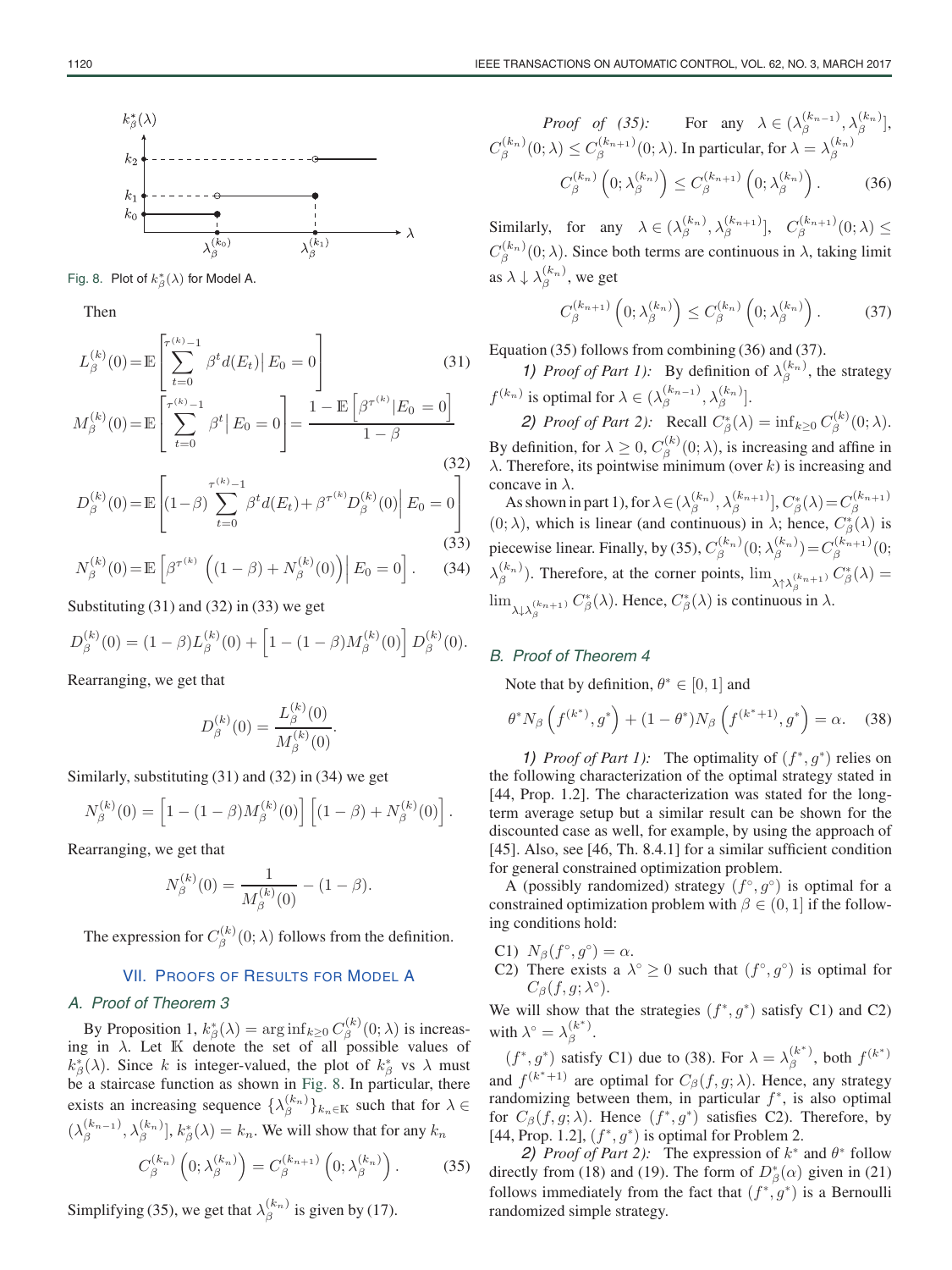$D^*_{\beta}(\alpha)$  is the solution to a constrained optimization problem with the constraint set  $\{(f,g): N_\beta(f,g) \leq \alpha\}$ . Therefore, it is decreasing and convex in the constraint  $\alpha$ . The optimality of  $(f^*, g^*)$  implies (21). Piecewise linearity of  $D^*_{\beta}(\alpha)$  follows from (21). Finally, by definition of  $\alpha^{(k)}$ and  $\theta$ ,  $\lim_{a \uparrow \alpha^{(k)}} D^*_{\beta}(\alpha) = D^{(k)}_{\beta}$  $\int_{\beta}^{(\kappa)}(0) = \lim_{a \downarrow \alpha^{(\kappa)}} D_{\beta}^{*}(\alpha)$ . Hence,  $D^*_{\beta}(\alpha)$  is continuous in  $\alpha$ .

## VIII. PROOFS OF RESULTS FOR MODEL B

**Lemma 6**: In Model B, for  $\beta \in (0, 1]$ 

1)  $D_8^{(k)}$  $\mathcal{L}_{\beta}^{(k)}$  and  $N_{\beta}^{(k)}$  $\beta^{(k)}$  are continuous in k;

2)  $N_{\beta}^{(k)}$  $\beta^{(k)}$  is *strictly* decreasing in k;

3)  $D_8^{(k)}$  $_{\beta}^{(k)}, N_{\beta}^{(k)}$  $\epsilon_{\beta}^{(k)}$  and  $C_{\beta}^{(k)}$  $\beta^{(\kappa)}$  are differentiable in k

The proof follows from Lemma 1 and Theorem 2.

#### A. Proof of Theorem 5

1) *Proof of Part 1*): The choice of  $\lambda$  implies that  $\partial_k C_\beta^{(k)}$  $g_{\beta}^{(k)}(0; \lambda) = 0$ . Hence strategy  $(f^{(k)}, g^*)$  is optimal for the given  $\lambda$ .

Note that, (22) can also be written as  $\lambda = ((M_\beta^{(k)})^T)$  $\beta^{(k)}(0)$ <sup>2</sup>  $\partial_k D_{\beta}^{(k)}$  $\beta^{(k)}(\mathbb{0}))/\partial_k M_\beta^{(k)}$  $\beta_\beta^{(k)}(0)$ . By Lemma 1,  $\partial_k M_\beta^{(k)}$  $\beta^{(\kappa)}(0) > 0$  and by Lemma 5,  $\partial_k D_{\beta}^{(k)}$  $\beta_{\beta}^{(k)}(0) \ge 0$ . Hence, for any  $k > 0$ ,  $\lambda$  given by (22) is positive. This completes the first part of the proof.

2) *Proof of Part 2):* The monotonicity and concavity of  $C^*_{\beta}(\lambda)$  follows from the same argument as in Model A.

Note that  $k^*_{\beta}(\lambda) = \arg\inf_{k \geq 0} C_{\beta}^{(k)}$  $\beta^{(\kappa)}(0;\lambda)$  can take a value  $\infty$  (which corresponds to the strategy "never communicate"). Thus, the domain of k is  $\mathbb{X}_{\geq 0} \cup \{\infty\}$ , which is a compact set. Now,  $C^*_{\beta}(\lambda) = \min_{k \in [0,\infty]} C^{(k)}_{\beta}$  $C^{(k)}_{\beta}(0;\lambda),$  where  $C^{(k)}_{\beta}$  $\beta^{(\kappa)}(0;\lambda)$  is continuous in both  $\lambda$  and  $k$ . Since,  $C^*_{\beta}(\lambda)$  is pointwise minimum of bounded continuous functions, where the minimization is over a compact set, it is continuous.

## B. Proof of Theorem 6

1) *Proof of Part 1):* Recall conditions C1) and C2), given in Section VII-B, for a strategy to be optimal for a constrained optimization problem. We will show that for a given  $\alpha$ , there exists a  $k_{\beta}^{*}(\alpha) \in \mathbb{R}_{\geq 0}$  such that  $(f^{(k_{\beta}^{*}(\alpha))}, g^{*})$  satisfy conditions C1) and C2).

By Lemma 6,  $N_{\beta}^{(k)}$  $\beta^{(k)}(0)$  is continuous and strictly decreasing in k. It is easy to see that  $\lim_{k\to 0} N_\beta^{(k)}$  $\beta^{(k)}(0) = 1$  and  $\lim_{k\to\infty} N_{\beta}^{(k)}$  $\beta_{\beta}^{(\kappa)}(0) = 0$ . Hence, for a given  $\alpha \in (0, 1)$ , there exists a  $k^*_{\beta}(\alpha)$  such that  $N_{\beta}^{(k^*_{\beta}(\alpha))}$  $S_{\beta}^{(k_{\beta}^{*}(\alpha))}(0) = N_{\beta}(f^{(k_{\beta}^{*}(\alpha))},g^{*}) = \alpha.$ Thus,  $(f^{(k^*_{\beta}(\alpha))}, g^*)$  satisfies C1).

Now, for  $k^*_{\beta}(\alpha)$ , we can find a  $\lambda$  satisfying (22) and hence we have by Theorem 5 that strategy  $(f^{(k^*_{\beta}(\alpha))}, g^*)$  is optimal for  $C_\beta(f, q; \lambda)$ , and therefore satisfies C2); and is consequently optimal for Problem 2.

2) *Proof of Part 2*): By Lemma 6,  $\tilde{N}(k) := N_{\beta}^{(k)}(0)$  is strictly decreasing and continuous in k. Therefore,  $\tilde{N}^{-1}$  exists and is continuous. Now

$$
D_{\beta}^{*}(\alpha) = \min_{\{k \,:\, k \le \tilde{N}^{-1}(\alpha)\}} D_{\beta}^{(k)}(0)
$$

where, by Lemma 6,  $D_8^{(k)}$  $\beta^{(k)}(0)$  is continuous in k. Thus, by Berge's maximum theorem,  $D^*_{\beta}(\alpha)$  is continuous in  $\alpha$ .

## C. Proof of Theorem 7

To prove the theorem, we first prove the following lemma.

**Lemma 7**: For Gauss-Markov model (a special case of Model B), let  $L_{\sigma}^{(k)}$  and  $M_{\sigma}^{(k)}$  be the solutions of (11) and (12), respectively, when the variance of  $W_t$  is  $\sigma^2$ . Then

$$
L_{\sigma}^{(k)}(e) = \sigma^2 L_1^{\left(\frac{k}{\sigma}\right)}\left(\frac{e}{\sigma}\right), \quad M_{\sigma}^{(k)}(e) = M_1^{\left(\frac{k}{\sigma}\right)}\left(\frac{e}{\sigma}\right) \quad (39)
$$

$$
D_{\sigma}^{(k)}(e) = \sigma^2 D_1^{\left(\frac{k}{\sigma}\right)}\left(\frac{e}{\sigma}\right), \quad N_{\sigma}^{(k)}(e) = N_1^{\left(\frac{k}{\sigma}\right)}\left(\frac{e}{\sigma}\right). \quad (40)
$$

*Proof:* Define  $\hat{L}_{\sigma}^{(k)}(e) := \sigma^2 L_1^{(k/\sigma)}(e/\sigma)$ . Now consider

$$
\begin{aligned}\n\left[\mathcal{B}_{\sigma}^{(k)}\hat{L}_{\sigma}^{(k)}\right](e) &= \int_{-k}^{k} \phi(n - ae)\hat{L}_{\sigma}^{(k)}(n)dn, \quad \forall e \in \mathbb{R} \\
&\stackrel{(a)}{=} \sigma^2 \int_{-k/\sigma}^{k/\sigma} \phi(z - ae/\sigma)L_1^{\left(\frac{k}{\sigma}\right)}(z)dz \\
&= \sigma^2 \left[\mathcal{B}_1^{\left(\frac{k}{\sigma}\right)}L_1^{\left(\frac{k}{\sigma}\right)}\right]\left(\frac{e}{\sigma}\right)\n\end{aligned}
$$

where (a) uses a change of variables  $n = \sigma z$ . Therefore

$$
\left[\hat{L}_{\sigma}^{(k)} - \beta \mathcal{B}_{\sigma}^{(k)} \hat{L}_{\sigma}^{(k)}\right](e) = \sigma^2 \left[L_1^{\left(\frac{k}{\sigma}\right)} - \beta \mathcal{B}_1^{\left(\frac{k}{\sigma}\right)} L_1^{\left(\frac{k}{\sigma}\right)}\right] \left(\frac{e}{\sigma}\right)
$$

$$
= \sigma^2 \frac{e^2}{\sigma^2} = e^2.
$$

But, by Lemma 1, the above equation has a unique solution  $L_{\sigma}^{(k)}$ . Therefore  $L_{\sigma}^{(k)} = \hat{L}_{\sigma}^{(k)}$ .

A similar argument may be used to prove the scaling of  $M_{\sigma}^{(k)}$ . The scaling of  $D_{\sigma}^{(k)}$  and  $N_{\sigma}^{(k)}$  follow from Theorem 2.

*Proof of Theorem 7:* The theorem follows from Lemma 7, Theorem 2 and elementary algebra.

### IX. PROOFS OF RESULTS FOR EXAMPLE 1

**Lemma 8**: Define for  $\beta \in (0, 1]$ 

$$
K_{\beta} = -2 - \frac{(1 - \beta)}{\beta p} \quad \text{and} \quad m_{\beta} = \cosh^{-1}(-K_{\beta}/2)
$$

Then

$$
\left[Q_{\beta}^{(k)}\right]_{ij} = \frac{1}{\beta p} \frac{\left[A_{\beta}^{(k)}\right]_{ij}}{b_{\beta}^{(k)}}, \quad i, j \in S^{(k)}
$$

where, for  $\beta \in (0,1)$ 

$$
\[A_{\beta}^{(k)}\]_{ij} = \cosh((2k - |i - j|)m_{\beta}) - \cosh((i + j)m_{\beta})
$$

$$
b_{\beta}^{(k)} = \sinh(m_{\beta})\sinh(2km_{\beta})
$$

and for  $\beta = 1$ 

$$
\left[A_1^{(k)}\right]_{ij} = (k - \max\{i, j\}) (k + \min\{i, j\})
$$
  

$$
b_1^{(k)} = 2k.
$$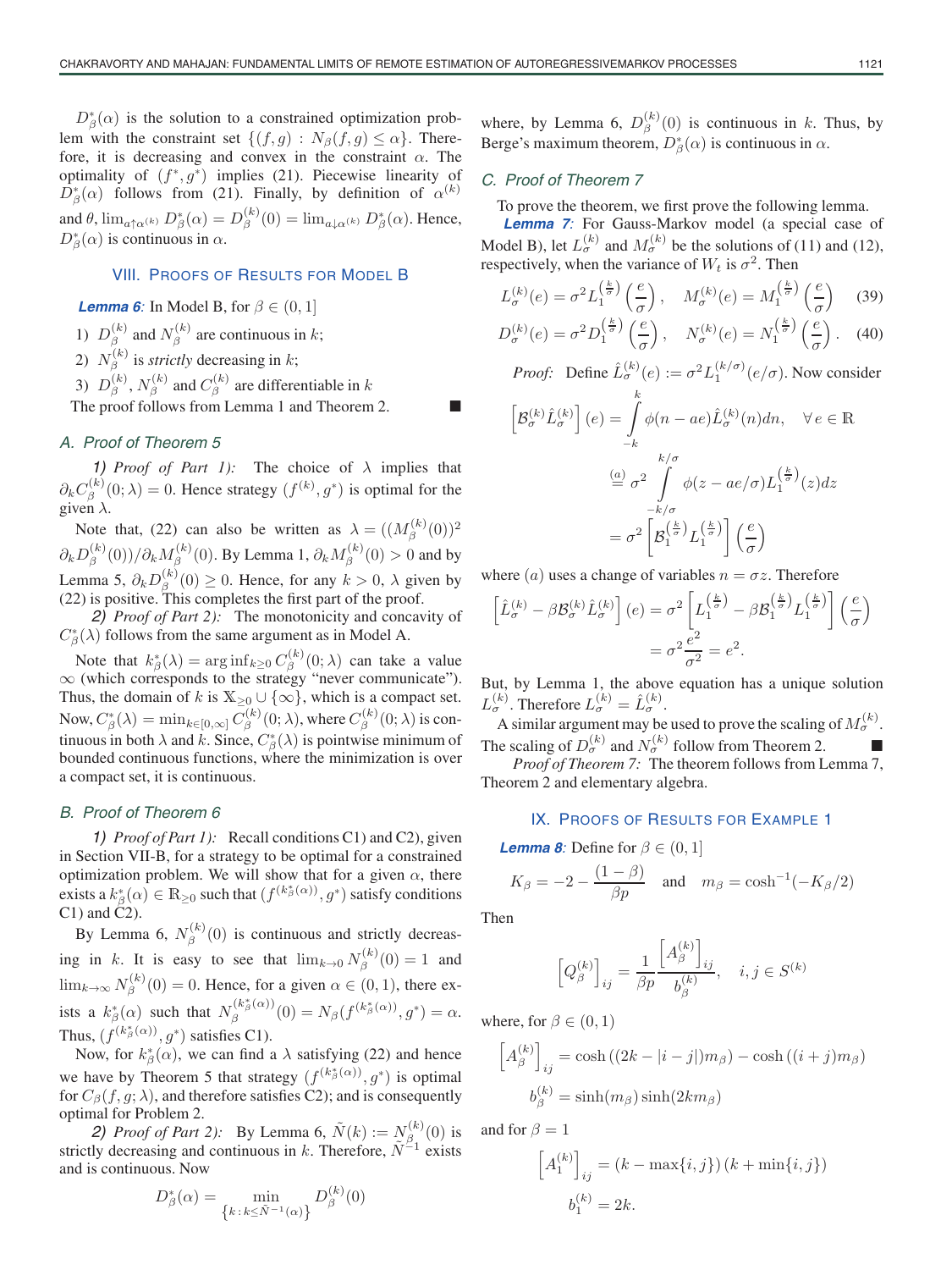$$
\[Q_{\beta}^{(k)}\]_{0j} = \frac{1}{\beta p} \frac{\cosh\left(\left(2k - |j|\right)m_{\beta}\right) - \cosh(jm_{\beta})}{2\sinh(m_{\beta})\sinh(2km_{\beta})} \quad (41)
$$

and for  $\beta = 1$ 

$$
\left[Q_1^{(k)}\right]_{0j} = \frac{k - |j|}{2p}.\tag{42}
$$

*Proof:* The matrix  $I_{2k-1} - \beta P^{(k)}$  is a symmetric tridiagonal matrix given by

$$
I_{2k-1} - \beta P^{(k)} = -\beta p \begin{bmatrix} K_{\beta} & 1 & 0 & \cdots & \cdots & 0 \\ 1 & K_{\beta} & 1 & 0 & \cdots & 0 \\ 0 & 1 & K_{\beta} & 1 & \cdots & 0 \\ \vdots & \ddots & \ddots & \ddots & \ddots & \vdots \\ 0 & \cdots & 0 & 1 & K_{\beta} & 1 \\ 0 & 0 & \cdots & 0 & 1 & K_{\beta} \end{bmatrix}.
$$

 $Q_{\beta}^{(k)}$  $\beta^{(k)}$  is the inverse of the above matrix. The inverse of the tridiagonal matrix in the above form with  $K_\beta \leq -2$  are computed in closed form in [47]. The result of the lemma follows from these results.

## A. Proof of Lemma 2

By substituting the expression for  $Q_{\beta}^{(k)}$  $\beta^{(k)}$  from Lemma 8 in the expressions for  $L_{\beta}^{(k)}$  $\mathcal{A}_{\beta}^{(k)}$  and  $M_{\beta}^{(k)}$  $\beta_{\beta}^{(k)}$  from Proposition 2, we get that

1) For  $\beta \in (0,1)$ 

$$
L_{\beta}^{(k)}(0) = \frac{\sinh(km_{\beta}) - k \sinh(m_{\beta})}{4\beta p \sinh^{2}(m_{\beta}/2) \sinh(m_{\beta}) \cosh(km_{\beta})}
$$

$$
M_{\beta}^{(k)}(0) = \frac{\sinh^{2}(km_{\beta}/2)}{2\beta p \sinh^{2}(m_{\beta}/2) \cosh(km_{\beta})}.
$$

2) For 
$$
\beta = 1
$$
  
\n $L_1^{(k)}(0) = k(k^2 - 1)/(6p), \quad M_1^{(k)}(0) = k^2/(2p).$ 

The results of the lemma follow using the above expressions and Theorem 2. The expression for  $\lambda_1^{(k)}$  is obtained by plugging the expressions of  $D_1^{(k+1)}$ ,  $D_1^{(k)}$ ,  $N_1^{(k+1)}$ , and  $N_1^{(k)}$  in (17).

## X. CONCLUSION

We characterize two fundamental limits of remote estimation of autoregressive Markov processes under communication constraints. First, when each transmission is costly, we characterize the minimum achievable cost of communication plus estimation error. Second, when there is a constraint on the average number of transmissions, we characterize the minimum achievable estimation error.

We also identify transmission and estimation strategies that achieve these fundamental limits. The structure of these optimal strategies had been previously identified by using dynamic programming for decentralized stochastic control systems. In particular, the optimal transmission strategy is to transmit when the estimation error process exceeds a threshold and the optimal estimation strategy is to select the transmitted state as the estimate, whenever there is a transmission. We use ideas based on renewal theory to identify the performance of a generic strategy that has such a structure. For the case of costly communication, we identify the cost of communication for which a particular threshold-based strategy is optimal; for the case of constrained communication, we identify (possibly randomized) threshold-based strategies that achieve the communication constraint.

These results are derived under idealized assumptions on the communication channel: communication is noiseless and without any constraint on the transmission rate or the transmission bandwidth. Under these assumptions, the error process resets after each transmission (see Remark 3). This reset property is critical to derive the structure of optimal transmission and estimation strategies (Theorems 1 and 8). In the absence of such a structural result, the solution methodology developed in this paper does not work and the optimal transmission and estimation strategies have to be identified by numerically solving the (decentralized) dynamic programs described in [6] and [8].

Having said that, the transmission and estimation strategies described in Theorems 1 and 8 may be used as heuristic suboptimal strategies when the communication channel does not satisfy the idealized assumptions described above. In that case, it may be possible to use the solution methodology developed in this paper to obtain performance bounds on such strategies.

A similar remark holds for multidimensional autoregressive processes. It is reasonable to expect (although we are not aware of a proof of this statement) that for multidimensional autoregressive processes, the optimal estimation strategy will be similar to that described in Theorems 1 and 8 while the optimal transmission strategy will be to transmit when the error process lies outside a (multidimensional) ellipsoid. The performance of such strategies can be evaluated using the solution methodology developed in this paper. The renewal relationships derived in Theorem 2 also hold for multidimensional autoregressive processes. The only difference is that  $L_8^{(k)}$  $\int_{\beta}^{(\kappa)}(0)$  and

 $M_{\beta}^{(k)}$  $\beta^{(k)}(0)$  are computed by solving multidimensional Fredholm integral equations of the second kind. The optimal transmission strategies can then be computed by solving multidimensional versions of (22) (for costly communication) and (23) (for constrained communication). However, it is not immediately clear whether these equations will have a unique solution. Further investigation is required to obtain algorithms that identify the optimal transmission ellipsoid.

Finally, the solution methodology developed in this paper to identify optimal thresholds is also of independent interest. In various applications of Markov decision processes thresholdbased strategies are optimal. The approach developed in this paper is directly applicable to such models.

## **APPENDIX A** PROOF OF PROPOSITION 1

1)  $C_{\beta}^{(l)}$  $C^{(l)}_{\beta}(0;\lambda)-C^{(k)}_{\beta}$  $b^{(k)}_{\beta}(0;\lambda) = (D^{(l)}_{\beta})$  $\binom{(l)}{\beta}(0) - D_{\beta}^{(k)}$  $\lambda^{(k)}_{\beta}(0))-\lambda(N^{(k)}_{\beta})$  $\beta^{(\kappa)}(0)$  —  $N_\beta^{(l)}$  $S^{(l)}_{\beta}(0)$ ). By Lemma 1 and Theorem 2,  $N^{(k)}_{\beta}$  $\beta^{(\kappa)}(0)$  –  $N_\beta^{(l)}$  $C_{\beta}^{(l)}(0)$  is positive, hence  $C_{\beta}^{(l)}$  $C^{(l)}_{\beta}(0;\lambda)-C^{(k)}_{\beta}$  $\beta^{(\kappa)}(0;\lambda)$  is decreasing in  $\lambda$ . Hence  $C^{(k)}_{\beta}$  $\beta^{(\kappa)}(0;\lambda)$  is submodular.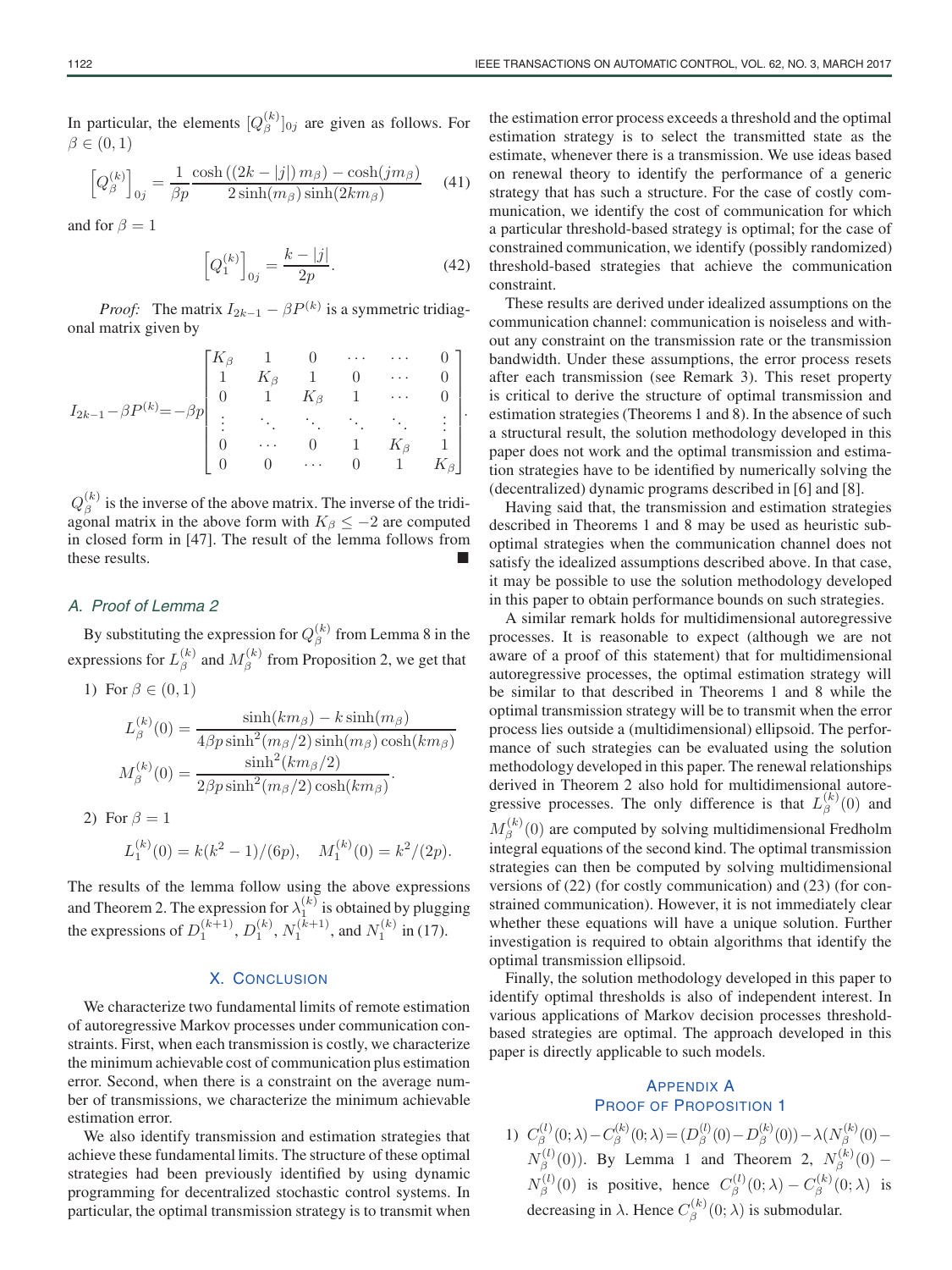2) Note that  $k^*_{\beta}(\lambda) = \arg\inf_{k \geq 0} C_{\beta}^{(k)}$  $\beta^{(\kappa)}(0;\lambda)$  can take a value ∞ (which corresponds to the strategy "never communicate"). Thus, the domain of k is  $X_{\geq 0} \cup \{\infty\}$ , which is compact. Hence, by [48, Th. 2.8.2],  $k^*_{\beta}$  is increasing in  $\lambda$ .

## APPENDIX B PROOFS OF PROPOSITIONS 4 AND 5

We prove the results for Model A when the horizon  $T$  is finite. The results then follow by taking limits as  $T \to \infty$ . The proofs for Model B are almost identical.

The value function for the finite horizon setup for  $\beta \in (0,1]$  is given by  $V_{\beta,T+1} = 0$  and for  $t = T, \ldots, 1$ 

$$
V_{\beta,t}(e;\lambda) = \min\left\{ (1-\beta)\lambda + \beta \sum_{n=-\infty}^{\infty} p_n V_{\beta,t+1}(n;\lambda), (1-\beta)d(e) + \beta \sum_{n=-\infty}^{\infty} p_{n-ae} V_{\beta,t+1}(n;\lambda) \right\}.
$$
 (43)

The value functions  $V_t^{(+)}$  and  $V_t^{(-)}$  are defined similarly.

For ease of notation, we drop  $\beta$  and  $\lambda$  in the rest of the discussion in this Appendix.

**Lemma 9**: The value functions  $V_t(\cdot)$ ,  $V_t^{(+)}(\cdot)$  and  $V_t^{(-)}(\cdot)$ are even.

*Proof:* For all  $a \in X$ , the per-step costs  $d(e)$  and  $\lambda$ are even and the transition probabilities  $P_{en}(0) = p_{n-ae}$  and  $P_{en}(1) = p_n$  satisfy  $P_{en}(u) = P_{(-e)(-n)}(u)$  for  $u \in \{0, 1\}.$ Therefore,  $V_t(e)$  is even [49, Th. 1]. A similar argument holds for  $V_t^{(+)}(e)$  and  $V_t^{(-)}$  $(e).$ 

**Lemma 10**: For the finite horizon setup,  $V_t^{(+)}(e) = V_t^{(-)}(e)$ . *Proof:* We prove the result by backward induction. The

result is trivially true for  $T + 1$  as  $V_{T+1}^{(+)}(e) = V_{T+1}^{(-)}(e) = 0$ , which forms the basis of the induction. Assume  $V_{t+1}^{(+)}(e) =$  $V_{t+1}^{(-)}(e)$  for all  $e \in \mathbb{X}$ . Define

$$
\hat{V}_t^{(+)}(e) = \sum_{n=-\infty}^{\infty} p_{n-ae} V_{t+1}^{(+)}(n) \quad \hat{V}_t^{(-)}(e) = \sum_{n=-\infty}^{\infty} p_{n+ae} V_{t+1}^{(-)}(n).
$$

Then

$$
\hat{V}_t^{(+)}(e) = \sum_{n = -\infty}^{\infty} p_{n - ae} V_{t+1}^{(+)}(n) = \sum_{-n = -\infty}^{\infty} p_{-n - ae} V_{t+1}^{(+)}(-n)
$$

$$
\stackrel{(a)}{=} \sum_{n = -\infty}^{\infty} p_{n + ae} V_{t+1}^{(+)}(n)
$$

$$
\stackrel{(b)}{=} \sum_{n = -\infty}^{\infty} p_{n + ae} V_{t+1}^{(-)}(n) = \hat{V}_t^{(-)}(e)
$$

where  $(a)$  uses p and  $V_{t+1}^{(+)}$  are even and  $(b)$  uses the induction hypothesis. Substituting this back in the definition of  $V_t^{(+)}(e)$ and  $V_t^{(-)}(e)$ , we get that  $V_t^{(+)}(e) = V_t^{(-)}(e)$ . Therefore, the result is true by induction.

**Lemma 11**: For  $m, e \in \mathbb{X}_{\geq 0}$ , define

$$
Q(m|e,0) \coloneqq \sum_{n:|n| \ge m} p_{n-ae} \quad \text{and} \quad Q(m|e,1) \coloneqq \sum_{n:|n| \ge m} p_n.
$$

Then, for all  $e, m \in \mathbb{X}_{\geq 0}$  and  $a > 0$ ,  $Q(m|e, 0)$  and  $Q(m|e, 1)$ are increasing in e.

We will prove this lemma later.

**Definition 2**: A function  $f: \mathbb{X} \to \mathbb{R}$  is called even and increasing on  $\mathbb{X}_{\geq 0}$  if for all  $x \in \mathbb{X}_{\geq 0}$ ,  $f(x) = f(-x)$  and  $f(x) \le f(x+1)$ .

**Lemma 12:** The value function  $V_t(e)$  is even and increasing on  $X_{\geq 0}$ .

*Proof:* We have already shown that  $V_t(e)$  is even. For  $a >$ 0, the properties described in the proof of Lemma 9 and the statement Lemma 11 imply that  $V_t(e)$  is even and increasing [49, Th. 1]. Now, Lemma 10 implies that  $V_t(e)$  is also even and increasing for  $a < 0$ .

*Proofs of Propositions 4 and 5:* The result follows from Lemmas 10 and 12 by taking the limit  $T \to \infty$ , since equality is preserved under limits.

*Proof of Lemma 11:*  $Q(m|e, 1)$  does not depend on e. Define  $R(m|e) = \sum_{n:|n| \le m} p_{n-e}$ . Then,  $Q(m|e, 0) = 1 R(m|ae)$ . To show  $Q(m|e, 0)$  is increasing in e, it suffices to show that  $R(m|ae) \ge R(m|ae+1)$  (which implies that  $R(m|ae) \ge R(m|ae + a)$ ).

Now consider

$$
R(m|ae) - R(m|ae + 1) = p_{m-ae} - p_{-m-ae-1}
$$
  
=  $p_{m-ae} - p_{m+ae+1}$ .

If  $m \ge ae$ , then  $0 \le m - ae < m + ae + 1$ , hence,  $p_{m-ae} \ge$  $p_{m+ae+1}$ . If  $m < ae$ , then  $0 < ae-m < m+ae+1$ , hence  $p_{m-ae} = p_{ae-m} \geq p_{m+ae+1}$ . Thus, in both cases,  $R(m|ae) \geq$  $R(m|ae + 1)$ .

#### ACKNOWLEDGMENT

The authors would like to thank M. Madiman, A. Molin, A. Paranjape, V. Subramanian, and S. Yüksel for useful discussions.

#### **REFERENCES**

- [1] T. Linder and G. Lugosi, "A zero-delay sequential scheme for lossy coding of individual sequences," *IEEE Trans. Inf. Theory*, vol. 47, no. 6, pp. 2533–2538, Sep. 2001.
- [2] T. Weissman and N. Merhav, "On limited-delay lossy coding and filtering of individual sequences," *IEEE Trans. Inf. Theory*, vol. 48, no. 3, pp. 721–733, Mar. 2002.
- [3] A. György, T. Linder, and G. Lugosi, "Efficient adaptive algorithms and minimax bounds for zero-delay lossy source coding," *IEEE Trans. Signal Process.*, vol. 52, no. 8, pp. 2337–2347, Aug. 2004.
- [4] S. Matloub and T. Weissman, "Universal zero-delay joint source-channel coding," *IEEE Trans. Inf. Theory*, vol. 52, no. 12, pp. 5240–5250, Dec. 2006.
- [5] H. S. Witsenhausen, "On the structure of real-time source coders," *Bell Syst. Tech. J.*, vol. 58, no. 6, pp. 1437–1451, Jul.–Aug. 1979.
- [6] J. C. Walrand and P. Varaiya, "Optimal causal coding-decoding problems," *IEEE Trans. Inf. Theory*, vol. 29, no. 6, pp. 814–820, Nov. 1983.
- [7] D. Teneketzis, "On the structure of optimal real-time encoders and decoders in noisy communication," *IEEE Trans. Inf. Theory*, vol. 52, no. 9, pp. 4017–4035, Sep. 2006.
- [8] A. Mahajan and D. Teneketzis, "Optimal design of sequential real-time communication systems," *IEEE Trans. Inf. Theory*, vol. 55, no. 11, pp. 5317–5338, Nov. 2009.
- [9] Y. Kaspi and N. Merhav, "Structure theorems for real-time variable rate coding with and without side information," *IEEE Trans. Inf. Theory*, vol. 58, no. 12, pp. 7135–7153, 2012.
- [10] H. Asnani and T. Weissman, "Real-time coding with limited lookahead," *IEEE Trans. Inf. Theory*, vol. 59, no. 6, pp. 3582–3606, 2013.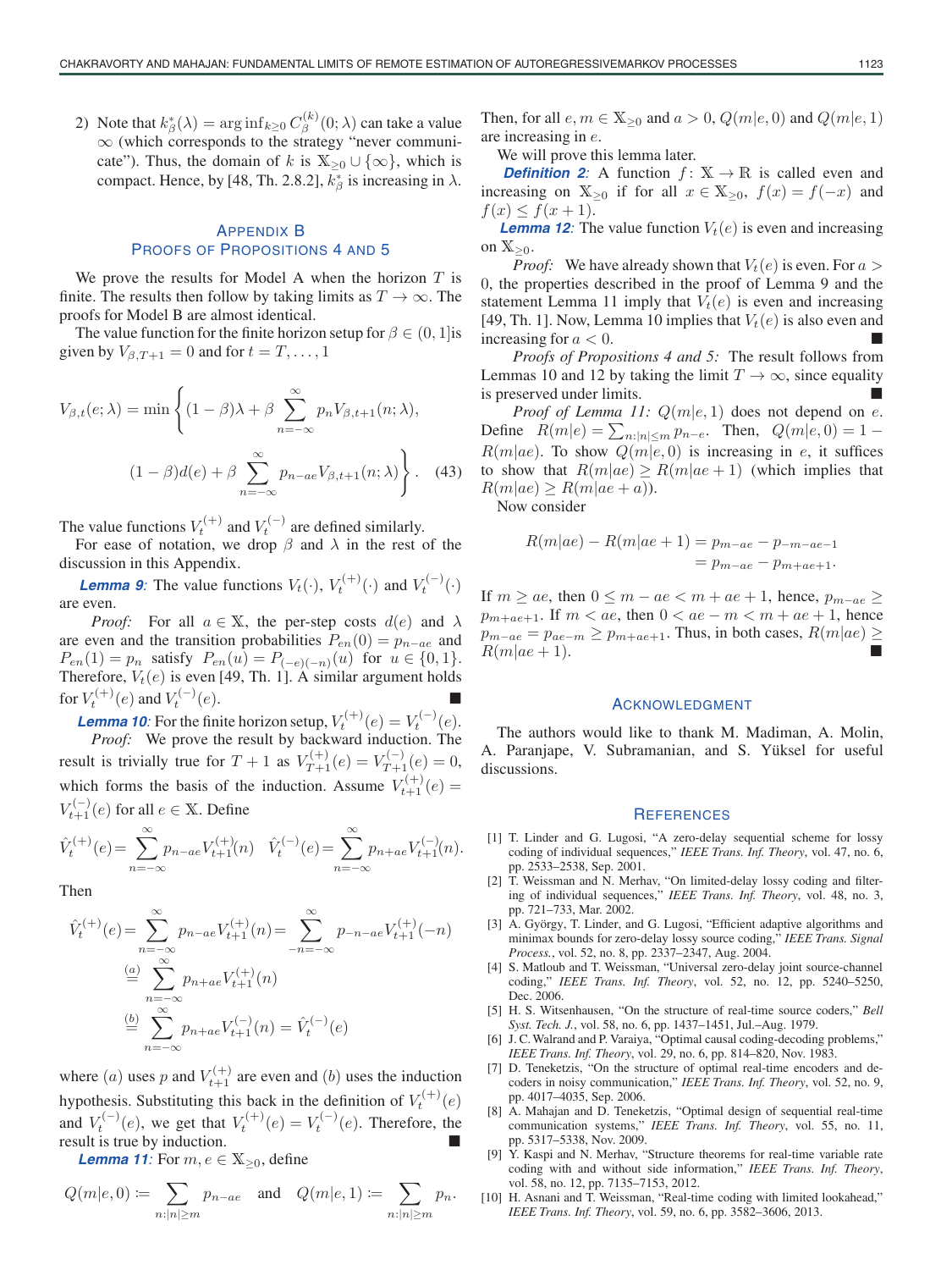- [12] H. Kushner, "On the optimum timing of observations for linear control systems with unknown initial state," *IEEE Trans. Autom. Control*, vol. 9, no. 2, pp. 144–150, Apr. 1964.
- [13] E. Skafidas and A. Nerode, "Optimal measurement scheduling in linear quadratic Gaussian control problems," in *Proc. IEEE Int. Conf. Control Appl.*, Sep. 1998, vol. 2, pp. 1225–1229.
- [14] K. J. Åström and B. M. Bernhardsson, "Comparison of Riemann and Lebesgue sampling for first order stochastic systems," in *Proc. IEEE Conf. Decision Control*, Dec. 2002, pp. 2011–2016.
- [15] O. C. Imer and T. Basar, "Optimal estimation with limited measurements," *Joint 44 IEEE Conf. Decision Control Eur. Control Conf.*, pp. 1029–1034, 2005.
- [16] M. Rabi, G. V. Moustakides, and J. S. Baras, "Adaptive sampling for linear state estimation," *SIAM J. Control Optim.*, vol. 50, no. 2, pp. 672–702, 2012.
- [17] Y. Xu and J. P. Hespanha, "Optimal communication logics in networked control systems," in *Proc. IEEE Conf. Decision Control*, 2004, pp. 3527–3532.
- [18] G. M. Lipsa and N. Martins, "Remote state estimation with communication costs for first-order LTI systems," *IEEE Trans. Autom. Control*, vol. 56, no. 9, pp. 2013–2025, Sep. 2011.
- [19] A. Nayyar, T. Basar, D. Teneketzis, and V. Veeravalli, "Optimal strategies for communication and remote estimation with an energy harvesting sensor," *IEEE Trans. Autom. Control*, vol. 58, no. 9, pp. 2246–2260, 2013.
- [20] A. Molin and S. Hirche, "An iterative algorithm for optimal eventtriggered estimation," in *Proc. 4th IFAC Conf. ADHS*, 2012, pp. 64–69.
- [21] C. Rago, P. Willett, and Y. Bar-Shalom, "Censoring sensors: A lowcommunication rate scheme for distributed detection," *IEEE Trans. Aerosp. Electron. Syst.*, vol. 32, no. 2, pp. 554–568, Apr. 1996.
- [22] S. Appadwedula, V. V. Veeravalli, and D. L. Jones, "Decentralized detection with censoring sensors," *IEEE Trans. Signal Process.*, vol. 56, no. 4, pp. 1362–1373, Apr. 2008.
- [23] M. Athans, "On the determination of optimal costly measurement strategies for linear stochastic systems," *Automatica*, vol. 8, no. 4, pp. 397–412, 1972.
- [24] J. Geromel, "Global optimization of measurement startegies for linear stochastic systems," *Automatica*, vol. 25, no. 2, pp. 293–300, 1989.
- [25] W. Wu, A. Araposthathis, and V. V. Veeravalli, "Optimal sensor querying: General Markovian and LQG models with controlled observations," *IEEE Trans. Autom. Control*, vol. 53, no. 6, pp. 1392–1405, Jul. 2008.
- [26] D. Shuman and M. Liu, "Optimal sleep scheduling for a wireless sensor network node," in *Proc. Asilomar Conf. Signals Syst. Comput.*, Oct. 2006, pp. 1337–1341.
- [27] M. Sarkar and R. L. Cruz, "Analysis of power managemnet for energy and delay trade-off in a WLAN," in *Proc. Conf. Inf. Sci. Syst.*, Mar. 2004, pp. 1–6.
- [28] M. Sarkar and R. L. Cruz, "An adaptive sleep algorithm for efficient power management in WLANs," in *Proc. Veh. Technol. Conf.*, May 2005, pp. 2101–2104.
- [29] A. Federgruen and K. C. So, "Optimality of threshold policies in singleserver queueing systems with server vacations," *Adv. Appl. Prob.*, vol. 23, no. 2, pp. 388–405, 1991.
- [30] K. J. Åström, "Event based control," *Analysis and Design of Nonlinear Control Systems*. Berlin, Germany: Springer-Verlag, 2008.
- [31] D. Shi, L. Shi, and T. Chen, *Event-Based State Estimation: A Stochastic Perspective*. New York, NY, USA: Springer-Verlag, 2016.
- [32] X. Meng and T. Chen, "Optimal sampling and performance comparison of periodic and event based impulse control," *IEEE Trans. Autom. Control*, vol. 57, no. 12, pp. 3252–3259, Dec. 2012.
- [33] E. Altman, *Constrained Markov Decision Processes*, ser. Stochastic Modeling. London, U.K.: Chapman and Hall/CRC, 1998.
- [34] A. D. Polyanin and A. V. Manzhirov, *Handbook of Integral Equations*, 2nd ed. Boca Raton, FL, USA: Chapman and Hall/CRC Press, 2008.
- [35] K. Atkinson and L. F. Shampine, "Solving Fredholm integral equations of the second kind in Matlab," *ACM Trans. Math. Softw.*, vol. 34, no. 4, pp. 1–21, Jul. 2008.
- [36] L. I. Sennott, "Constrained discounted Markov decision chains," *Probab. Eng. Inf. Sci.*, vol. 6, no. 4, pp. 463–475, Oct. 1991.
- [37] E. Feinberg, "Optimality of deterministic policies for certain stochastic control problems with multiple criteria and constraints," in *Mathematical Control Theory and Finance*, A. Sarychev, A. Shiryaev, M. Guerra, and M. Grossinho, Eds. Berlin, Germany: Springer-Verlag, 2008, pp. 137–148.
- [38] A. Shwartz and A. M. Makowski, "An optimal adaptive scheme for two competing queues with constraints," in *Analysis and Optimization of Systems*. Berlin, Germany: Springer-Verlag, 1986, pp. 515–532.
- [39] D.-J. Ma, A. M. Makowski, and A. Shwartz, "Stochastic approximations for finite-state Markov chains," *Stochastic Process. Appl.*, vol. 35, no. 1, pp. 27–45, 1990.
- [40] E. Altman and A. Shwartz, "Time-sharing policies for controlled Markov chains," *Oper. Res.*, vol. 41, no. 6, pp. 1116–1124, 1993.
- [41] L. Wang, J. Woo, and M. Madiman, "A lower bound on Rényi entropy of convolutions in the integers," in *Proc. IEEE Int. Symp. Inf. Theory*, Jul. 2014, pp. 2829–2833.
- [42] L. I. Sennott, *Stochastic Dynamic Programming and the Control of Queueing Systems*. New York, NY, USA: Wiley, 1999.
- [43] O. H. Lerma and J. B. Lasserre, *Discrete-Time Markov Control Processes: Basic Optimality Criteria*. New York, NY, USA: Springer-Verlag, 1996.
- [44] L. I. Sennott, "Computing average optimal constrained policies in stochastic dynamic programming," *Prob. Eng. Inf. Sci.*, vol. 15, pp. 103–133, 2001.
- [45] V. Borkar, "A convex analytic approach to Markov decision processes," *Probab. Theory Related Fields*, vol. 78, no. 4, pp. 583–602, 1988.
- [46] D. Luenberger, *Optimization by Vector Space Methods*, ser. Professional. New York, NY, USA: Wiley, 1968.
- [47] G. Hu and R. O'Connell, "Analytical inversion of symmetric tridiagonal matrices," *J. Phys. A: Math. Gen.*, vol. 29, no. 7, p. 1511, 1996.
- [48] D. M. Topkis, *Supermodularity and Complementarity*, ser. Frontiers of economic research. Princeton, NJ, USA: Princeton Univ. Press, 1998.
- [49] J. Chakrovarty and A. Mahajan, "Sufficient conditions for value function and optimal strategy to be even and monotone," *Submitted to Indian Control Conference (ICC)*, 2017.



**Jhelum Chakravorty** (M'12) received the B.E. degree in electrical engineering from Jadavpur University, Kolkata, India, in 2007, and the M.Tech degree in systems and control engineering from the Indian Institute of Technology, Bombay, India, in 2010. She is currently working toward the Ph.D. degree in electrical and computer engineering at McGill University, Montreal, Canada.

Prior to the doctoral study, she worked as a Research Assistant with the Indian Institute of

Technology, Bombay, during 2007–2008, and as a Research Associate with the Indian Institute of Science during 2010–2011. Her current area of research is decentralized stochastic control, information theory and real-time communication.



**Aditya Mahajan** (S'06–M'09–SM'14) received the B.Tech degree in electrical engineering from the Indian Institute of Technology, Kanpur, India, in 2003, and M.S. and Ph.D. degrees in electrical engineering and computer science from the University of Michigan, Ann Arbor, USA, in 2006

From 2008 to 2010, he was a Postdoctoral Researcher with the Department of Electrical Engineering, Yale University, New Haven, CT, USA. He has been with the department of Elec-

trical and Computer Engineering, McGill University, Montreal, Canada, since 2010 where he is currently Associate Professor. He is an Associate Editor of the IEEE Control Systems Society Conference Editorial Board. His principal research interests include decentralized stochastic control, team theory, multi-armed bandits, real-time communication, information theory, and discrete event systems.

Dr. Mahajan is member of the McGill Center of Intelligent Machines (CIM), member of Groupe d'études et de recherche en analyse des déecisions (GERAD), member of SIAM, and member of Professional Engineers Ontario (PEO).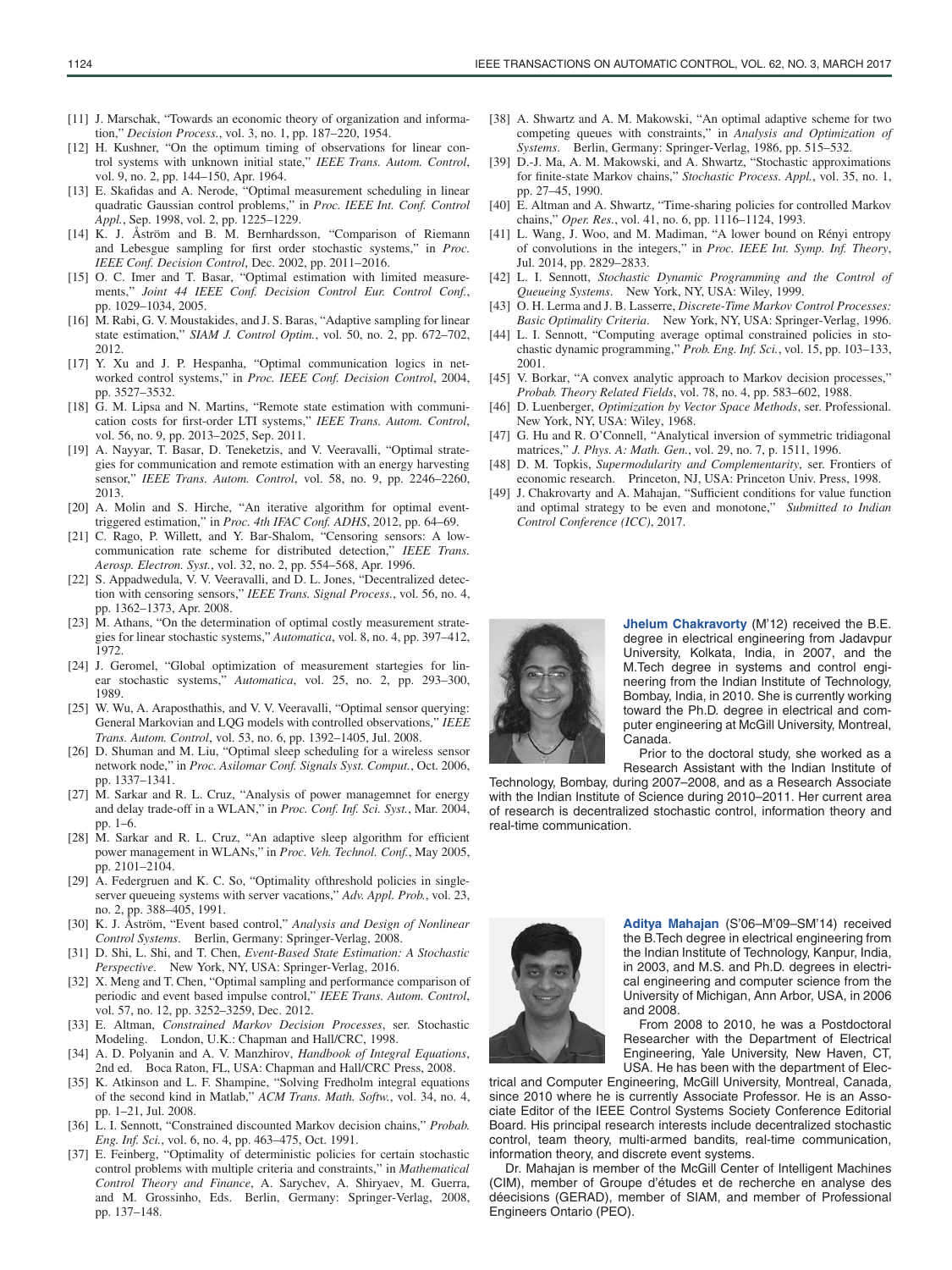## Supplementary material to "Fundamental Limits of Remote Estimation of Autoregressive Markov Processes under Communication Constraints"

Jhelum Chakravorty and Aditya Mahajan

I. PROOF OF LEMMA 1

Let 
$$
\|\cdot\|_{\infty}
$$
 denote the sup-norm, i.e. for any  $v: S^{(k)} \to \mathbb{R}$ ,

$$
||v||_{\infty} = \sup_{e \in S^{(k)}} |v(e)|.
$$

To prove the lemma, let us first prove the following:

**Lemma I.1** *For*  $\beta \in (0,1)$ *, for both Models A and B, the operator*  $\beta \mathcal{B}^{(k)}$  *is a contraction, i.e., for any*  $v : S^{(k)} \to \mathbb{R}$ ,

$$
\|\beta \mathcal{B}^{(k)}v\|_{\infty} \leq \beta \|v\|_{\infty}.
$$

*Thus, for any bounded*  $h: S^{(k)} \to \mathbb{R}$ *, the equation* 

$$
v = h + \beta \mathcal{B}^{(k)} v \tag{A}
$$

*has a unique bounded solution* v*. In addition, if* h *is continuous, then* v *is continuous.*

*Proof:* We state the proof for Model B. The proof for Model A is similar. By the definition of sup-norm, we have that for any bounded  $v$ 

$$
\|\beta \mathcal{B}^{(k)} v\|_{\infty} = \beta \sup_{e \in (-k,k)} \int_{-k}^{k} \phi(w - ae) v(w) dw
$$
  

$$
\leq \beta \sup_{e \in (-k,k)} \|v\|_{\infty} \int_{-k}^{k} \phi(w - ae) dw
$$
  

$$
\leq \beta \|v\|_{\infty}, \quad \text{(since } \phi \text{ is a pdf).}
$$

Hence,  $\beta \mathcal{B}^{(k)}$  is a contraction.

Now, consider the operator  $\mathcal{B}'$  given as:  $\mathcal{B}'v = h + \beta \mathcal{B}^{(k)}v$ . Then we have,

$$
\|\mathcal{B}'(v_1 - v_2)\|_{\infty} = \beta \|\mathcal{B}^{(k)}(v_1 - v_2)\|_{\infty} \leq \beta \|v_1 - v_2\|_{\infty}.
$$

Since  $\beta \in (0, 1)$  and the space of bounded real-valued functions is complete, by Banach fixed point theorem,  $\mathcal{B}'$  has a unique fixed point.

If h is continuous, we can define  $\mathcal{B}^{(k)}$  and  $\mathcal{B}'$  as operators on the space of continuous and bounded real-valued function (which is complete). Hence, the continuity of the fixed point follows also from Banach fixed point theorem.

#### *Proof of Lemma 1*

The solutions of equations (11) and (12) exist due to Lemma I.1.

- (a) Consider  $k, l \in \mathbb{X}_{\geq 0}$  such that  $k < l$ . A sample path starting from  $e \in S^{(k)}$  must escape  $S^{(k)}$  before it escapes  $S^{(l)}$ . Thus  $L^{(l)}_A$  $\binom{l}{\beta}(e) \ge L_{\beta}^{(k)}$  $\beta^{(\kappa)}(e)$ . In addition, the above inequality is strict because  $W_t$  has a unimodal distribution. Similar argument holds for  $M_A^{(k)}$  $\overset{(\kappa)}{\beta}$ .
- (b) The continuity and differentiability can be proved from elementary algebra. See Appendix A for details.
- (c) The limit holds since  $L_3^{(k)}$  $\binom{k}{\beta}$  (e) and  $M_{\beta}^{(k)}$  $\beta^{(\kappa)}(e)$  are continuous functions of  $\beta$ .

#### II. PROOF OF THE STRUCTURAL RESULTS

The results of [1] relied on the notion of ASU (almost symmetric and unimodal) distributions introduced in [2].

## Definition II.1 (Almost symmetric and unimodal distribution)

*A probability distribution* µ *on* Z *is almost symmetric and unimodal (ASU) about a point*  $a \in \mathbb{Z}$  *if for every*  $n \in \mathbb{Z}_{\geq 0}$ *,* 

$$
\mu_{a+n} \ge \mu_{a-n} \ge \mu_{a+n+1}.
$$

A probability distribution that is ASU around 0 and even (i.e.,  $\mu_n = \mu_{-n}$ ) is called ASU and even. Note that the definition of ASU and even is equivalent to even and decreasing on  $\mathbb{Z}_{\geq 0}$ .

Definition II.2 (ASU Rearrangement) *The ASU rearrange*ment of a probability distribution  $\mu$ , denoted by  $\mu^+$ , is a *permutation of*  $\mu$  *such that for every*  $n \in \mathbb{Z}_{\geq 0}$ *,* 

$$
\mu_n^+ \ge \mu_{-n}^+ \ge \mu_{n+1}^+.
$$

We now introduce the notion of majorization for distributions supported over  $\mathbb{Z}$ , as defined in [3].

**Definition II.3 (Majorization)** Let μ and ν be two probabil*ity distributions defined over* Z*. Then* µ *is said to majorize* ν*, which is denoted by*  $\mu \succeq_m \nu$ *, if for all*  $n \in \mathbb{Z}_{\geq 0}$ *,* 

$$
\sum_{i=-n}^{n} \mu_i^+ \ge \sum_{i=-n}^{n} \nu_i^+, \sum_{i=-n}^{n+1} \mu_i^+ \ge \sum_{i=-n}^{n+1} \nu_i^+.
$$

The structure of optimal estimator in Theorem 8 were proved in two steps in [1]. The first step relied on the following two results.

Lemma II.1 *Let* µ *and* ν *be probability distributions with finite support defined over*  $\mathbb{Z}$ *. If*  $\mu$  *is ASU and even and*  $\nu$  *is ASU about a, then the convolution*  $\mu * \nu$  *is ASU about a.* 

**Lemma II.2** *Let*  $\mu$ *,*  $\nu$ *, and*  $\xi$  *be probability distributions with finite support defined over* Z*. If* µ *is ASU and even,* ν *is ASU, and*  $\xi$  *is arbitrary, then*  $\nu \succeq_m \xi$  *implies that*  $\mu * \nu \succeq_m \mu * \xi$ *.* 

These results were originally proved in [2] and were stated as Lemmas  $5$  and  $6$  in  $[1]$ .

The second step (in the proof of structure of optimal estimator in Theorem 8) in [1] relied on the following result.

Lemma II.3 *Let* µ *be a probability distribution with finite support defined over*  $\mathbb{Z}$  *and*  $f : \mathbb{Z} \to \mathbb{R}_{\geq 0}$ *. Then,* 

$$
\sum_{n=-\infty}^{\infty} f(n)\mu_n \leq \sum_{n=-\infty}^{\infty} f^+(n)\mu_n^+
$$

.

 $\overline{n}$ 

We generalize the results of Lemmas II.1, II.2, and II.3 to distributions over  $Z$  with possibly countable support. With these generalizations, we can follow the same two-step approach of [1] to prove the structure of optimal estimator as given in Theorem 8.

The structure of optimal transmitter in Theorem 8 in [1] only relied on the structure of optimal estimator. The exact same proof works in our model as well.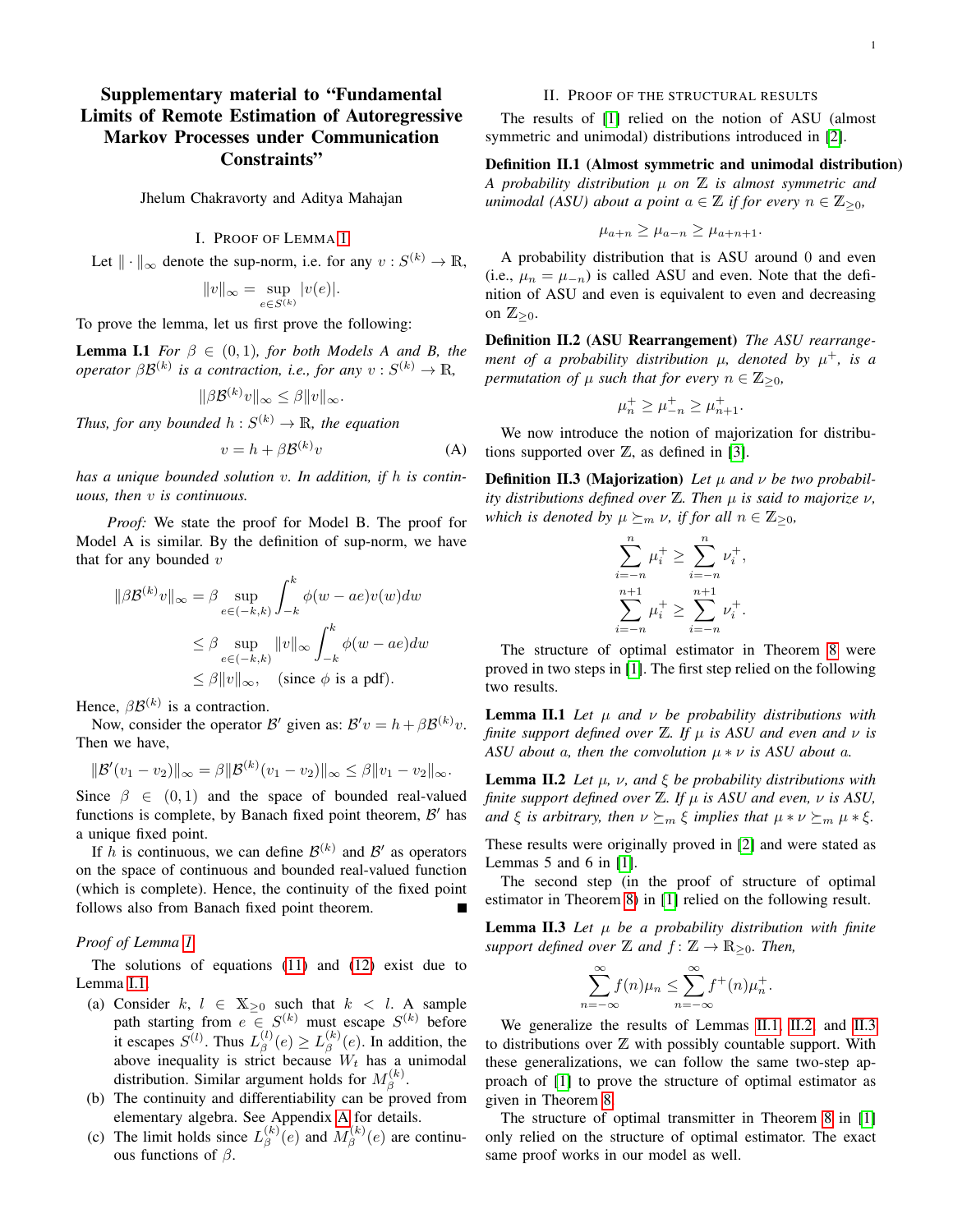## *A. Generalization of Lemma II.1 to distributions supported over* Z

The proof argument is similar to that presented in [2, Lemma 6.2]. We first prove the results for  $a = 0$ . Assume that  $\nu$  is ASU and even. For any  $n \in \mathbb{Z}_{\geq 0}$ , let  $r^{(n)}$  denote the rectangular function from  $-n$  to n, i.e.,

$$
r^{(n)}(e) = \begin{cases} 1, & \text{if } |e| \le n, \\ 0, & \text{otherwise.} \end{cases}
$$

Note that any ASU and even distribution  $\mu$  may be written as a sum of rectangular functions as follows:

$$
\mu = \sum_{n=0}^{\infty} (\mu_n - \mu_{n+1}) r^{(n)}
$$

.

It should be noted that  $\mu_n - \mu_{n+1} \geq 0$  because  $\mu$  is ASU and even.  $\nu$  may also be written in a similar form.

The convolution of any two rectangular functions  $r^{(n)}$  and  $r^{(m)}$  is ASU and even. Therefore, by the distributive property of convolution, the convolution of  $\mu$  and  $\nu$  is also ASU and even.

The proof for the general  $a \in \mathbb{Z}$  follows from the following facts:

- 1) Shifting a distribution is equivalent to convolution with a shifted delta function.
- 2) Convolution is commutative and associative.

*B. Generalization of Lemma II.2 to distributions supported over* Z

We follow the proof idea of [3, Theorem II.1]. For any probability distribution  $\mu$ , we can find distinct indices  $i_j$ ,  $|j| \leq$ *n* such that  $\mu(i_j)$ ,  $|j| \leq n$ , are the  $2n + 1$  largest values of  $\mu$ . Define

$$
\mu_n(i_j) = \mu(i_j),
$$

for  $|j| \le n$  and 0 otherwise. Clearly,  $\mu_n \uparrow \mu$  and if  $\mu$  is ASU and even, so is  $\mu_n$ .

Now consider the distributions  $\mu$ ,  $\nu$ , and  $\xi$  from Lemma II.2 but without the restriction that they have finite support. For every  $n \in \mathbb{Z}_{\geq 0}$ , define  $\mu_n$ ,  $\nu_n$ , and  $\xi_n$  as above. Note that all distributions have finite support and  $\mu_n$  is ASU and even and  $\nu_n$  is ASU. Furthermore, since the definition of majorization remain unaffected by truncation described above,  $\nu_n \succeq_m \xi_n$ . Therefore, by Lemma II.2,

$$
\mu_n * \nu_n \succeq_m \mu_n * \xi_n.
$$

By taking limit over  $n$  and using the monotone convergence theorem, we get

$$
\mu * \nu \succeq_m \mu * \xi.
$$

*C. Generalization of Lemma II.3 to distributions supported over* Z

This is an immediate consequence of [3, Theorem II.1].

## III. PROOF OF PART 3) OF LEMMA 5

By Lemma 1,  $M^{(k)}_{\beta}$  $\beta^{(k)}(e)$  is strictly increasing in k; therefore, by Theorem 2,  $N_{\beta}^{(k)}$  $\beta^{(k)}(e)$  is strictly decreasing in k.

We prove the monotonicity of  $D_8^{(k)}$  $\int_{\beta}^{(k)}$  in k for Model A for  $\beta \in (0, 1)$ . The result for  $\beta = 1$  follows by taking limit  $\beta \uparrow 1$ . The result for Model B is similar. Based on Lemma 11, we restrict attention to  $a > 0$ .

For any  $\beta \in (0,1)$  and  $k \in \mathbb{Z}_{\geq 0}$ , define the operator  $\mathcal{T}^{(k)}$ :  $(\mathbb{Z} \to \mathbb{R}) \to (\mathbb{Z} \to \mathbb{R})$  as follows. For any  $D : \mathbb{Z} \to \mathbb{R}$ ,

$$
[\mathcal{T}^{(k)}D](e) = \begin{cases} \beta[\mathcal{B}D](0), & \text{if } |e| \ge k \\ (1-\beta)d(e) + \beta[\mathcal{B}D](e) & \text{if } |e| < k. \end{cases}
$$
 (1)

This operator is the Bellman operator for evaluating strategy  $f^{(k)}$ . Hence, it is a contraction and  $D^{(k)}$  is the unique fixed point of  $\mathcal{T}^{(k)}$ .

Define  $D_{\beta}^{(k,0)} = D_{\beta}^{(k)}$  $\mathcal{L}_{\beta}^{(k)}$ , and for  $m \in \mathbb{Z}_{>0}$ ,  $D_{\beta}^{(k,m)} =$  ${\cal T}^{(k+1)}D_{{\beta}}^{(k,m-1)}$  $\frac{(\kappa,m-1)}{\beta}$ .

From Lemma 12 and [4, Lemma 2], we get that for any  $e \in \mathbb{Z}_{\geq 0}$ 

$$
\sum_{n=-\infty}^{\infty} p_{n-ae} D_{\beta}^{(k)}(n) \ge \sum_{n=-\infty}^{\infty} p_n D_{\beta}^{(k)}(n),
$$

or equivalently,  $[\mathcal{B}D_{\beta}^{(k)}]$  $\binom{k}{\beta} (e) \geq [{\cal B} D^{(k)}_{\beta}]$  $\binom{\kappa}{\beta} (0).$ 

For  $|e| = k$ ,  $D_{\beta}^{(k,1)}$  $\beta^{(k,1)}_\beta(e)\,=\,(1-\beta)d(e)+\beta[\mathcal{B}D_\beta^{(k)}]$  $\binom{\kappa}{\beta}$  (e) and  $D^{(k)}_{\scriptscriptstyle\mathcal{B}}$  $\beta^{(k)}_{\beta}(e) = \beta[\mathcal{B}D^{(k)}_{\beta}]$  $\binom{k}{\beta} (0)$ ; hence,  $D_{\beta}^{(k,1)}$  $D^{(k,1)}_{\beta}(e) > D^{(k)}_{\beta}(e)$ . For  $|e| \neq k, D_{\beta}^{(k,1)}$  $\beta^{(k,1)}_{\beta}(e)\,=\,D^{(k)}_{\beta}$  $\beta^{(k)}(e)$  because both terms have the same expression. Hence, for all  $e \in \mathbb{Z}$ ,

$$
D_{\beta}^{(k,1)}(e) \ge D_{\beta}^{(k)}(e)
$$
, or  $D_{\beta}^{(k,1)} \ge D_{\beta}^{(k)}$ .

If we apply the operator  $\mathcal{T}^{(k+1)}$  to both sides, the monotonicity of  $\mathcal{T}^{(k+1)}$  implies that  $D_{\beta}^{(k,2)} \ge D_{\beta}^{(k,1)} \ge D_{\beta}^{(k)}$  $\int_{\beta}^{(\kappa)}$ . Proceeding this way, we get that for any  $m > 0$ ,

$$
D_{\beta}^{(k+m)} \ge D_{\beta}^{(k)}.
$$
 (B)

Note that  $\lim_{m\to\infty} D_{\beta}^{(k+m)} = D_{\beta}^{(k+1)}$  $\beta^{(k+1)}$ , because  $D_{\beta}^{(k+1)}$  $\int_{\beta}^{(\kappa+1)}$  is the unique fixed point of the operator  $\mathcal{T}^{(k+1)}$ . Thus, taking limit  $m \to \infty$  in (B), we get that  $D_{\beta}^{(k+1)} \ge D_{\beta}^{(k)}$  $\overset{(\kappa)}{\beta}$ .

## APPENDIX A PROOF OF (B) OF LEMMA 1

Note that for any bounded v,  $\|\mathcal{B}^{(k)}v\|_{\infty}$  is bounded and increasing in k. We show that  $L_8^{(k)}$  $\beta^{(\kappa)}(e)$  is continuous and differentiable in k. Similar argument holds for  $M_A^{(k)}$  $\beta^{(\kappa)}(e).$ 

We show the differentiability in  $k$ . Continuity follows from the fact that differentiable functions are continuous. Note that